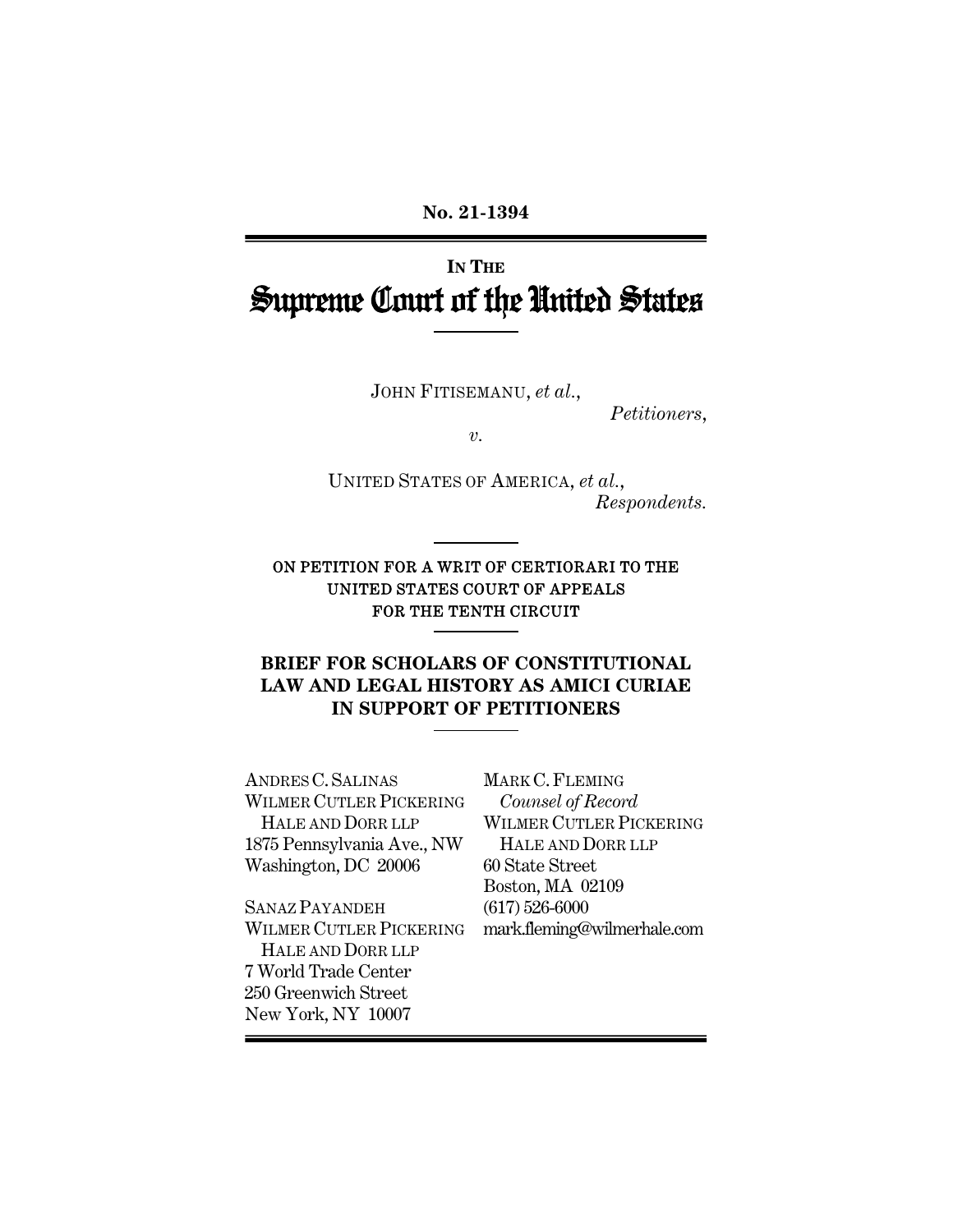# **TABLE OF CONTENTS**

|    |                                                                                                                                                         | Page |
|----|---------------------------------------------------------------------------------------------------------------------------------------------------------|------|
|    |                                                                                                                                                         |      |
|    |                                                                                                                                                         |      |
|    |                                                                                                                                                         |      |
|    |                                                                                                                                                         |      |
| I. | GUIDANCE FROM THIS COURT ABOUT THE<br>PROPER APPLICATION OF THE INSULAR                                                                                 |      |
|    | A. The <i>Insular Cases</i> Govern Only A<br>Limited Number Of Constitutional                                                                           |      |
|    | The "Fundamental Rights" And<br><b>B.</b><br>"Impracticable And Anomalous"<br>Standards Are Inapplicable To                                             |      |
|    | The Decision Below Exemplifies And<br>$C_{\cdot}$<br><b>Exacerbates The Enduring Confusion</b>                                                          |      |
|    | II. THIS COURT SHOULD MAKE CLEAR THAT<br>THE INSULAR CASES DO NOT GOVERN THE<br>GEOGRAPHIC SCOPE OF THE CITIZENSHIP                                     |      |
|    | <b>III. THE TERRITORIAL INCORPORATION</b><br>DOCTRINE IS UNPERSUASIVE AS A<br>MATTER OF CONSTITUTIONAL ANALYSIS<br>AND SHOULD BE CABINED OR OVERRULED15 |      |
|    | A. The <i>Insular Cases</i> And The Territorial<br><b>Incorporation Doctrine Are</b>                                                                    |      |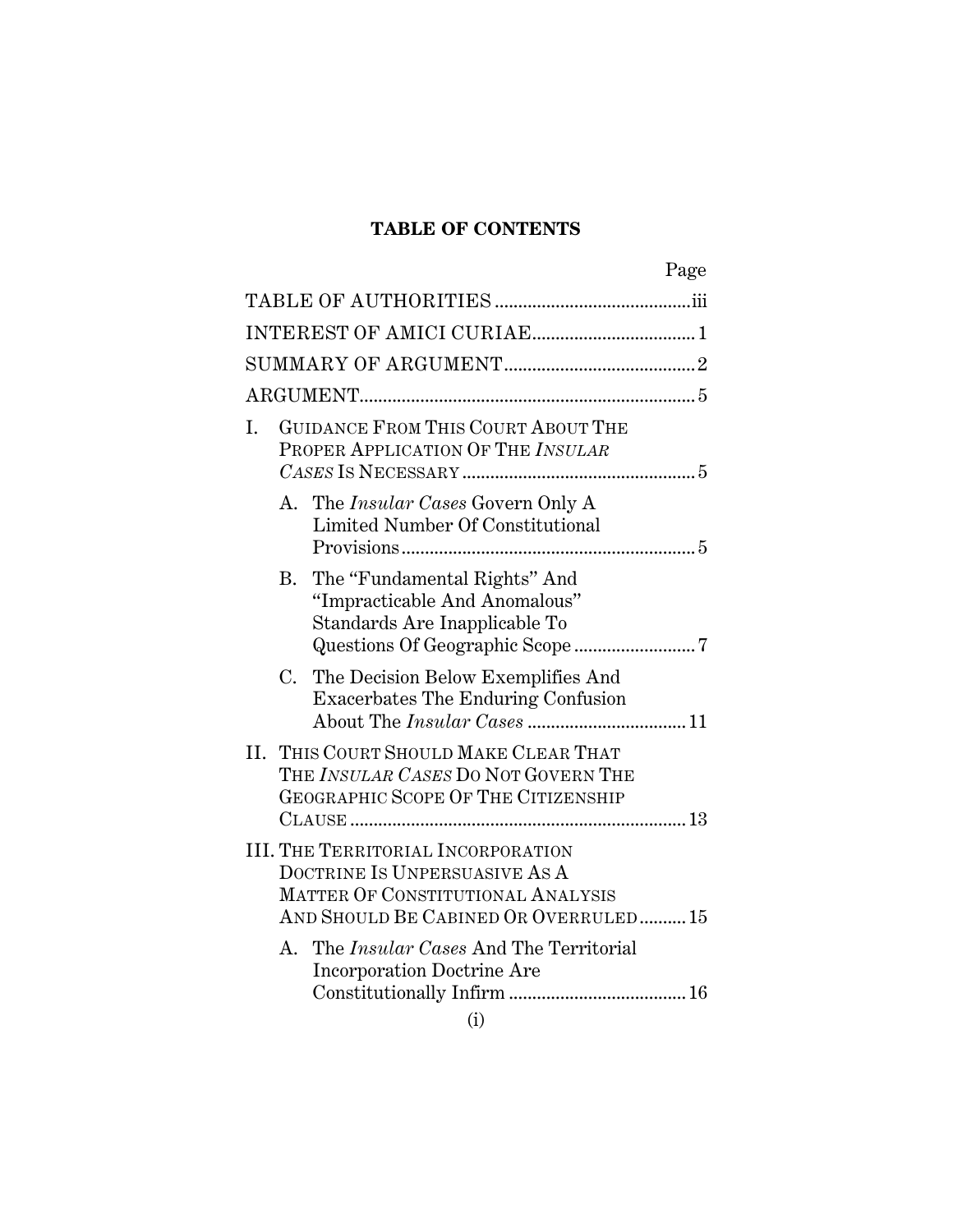# **TABLE OF CONTENTS—Continued**

# Page

| B. The <i>Insular Cases</i> Rest On Offensive |  |
|-----------------------------------------------|--|
|                                               |  |
|                                               |  |

ii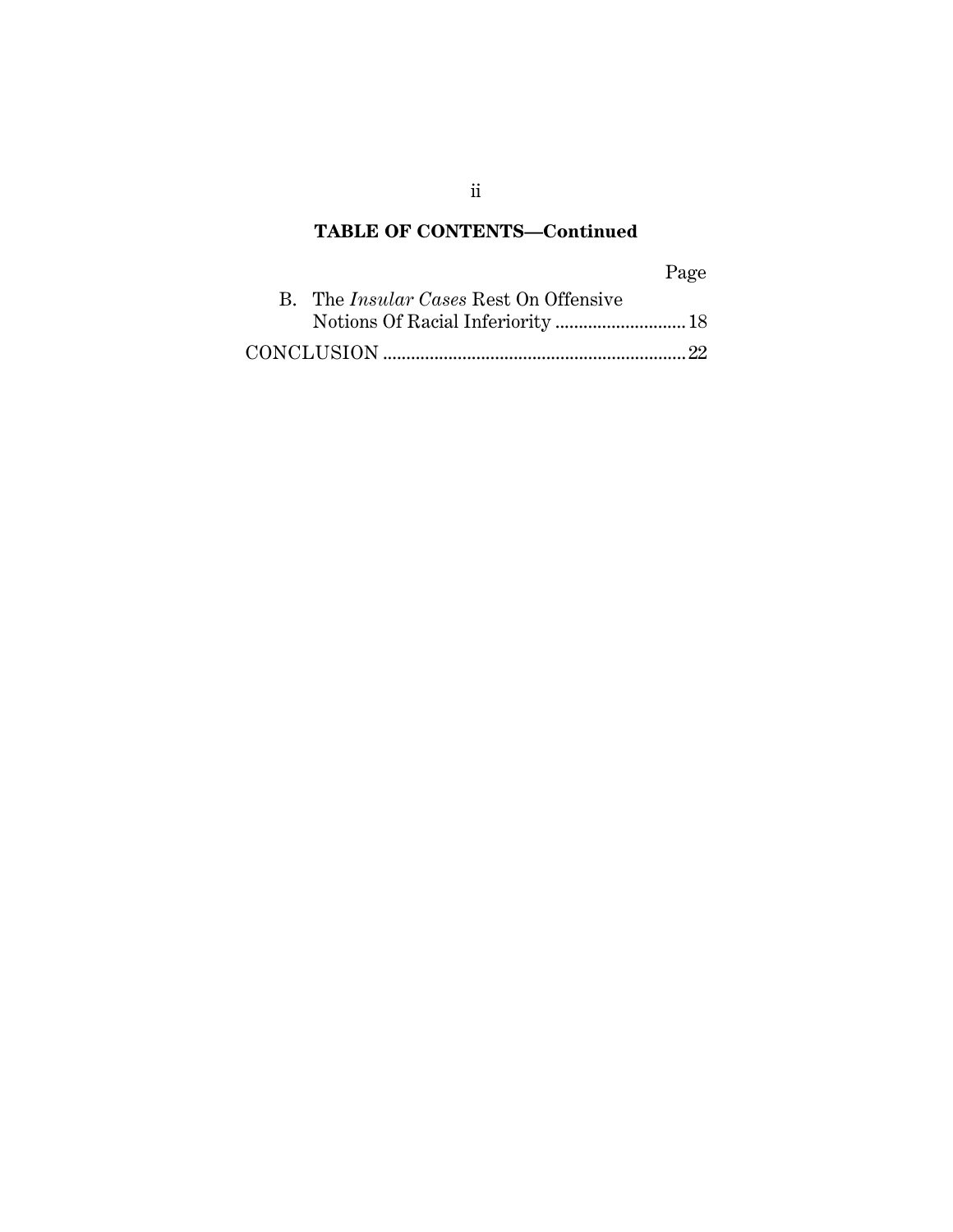# **TABLE OF AUTHORITIES**

# **CASES**

| Page(s) |
|---------|
|---------|

| Arizona v. Inter Tribal Council of Arizona,                                            |
|----------------------------------------------------------------------------------------|
| Balzac v. Porto Rico, 258 U.S. 298 (1922)3, 5, 7                                       |
| Banner v. United States, 428 F.3d 303                                                  |
| Boumediene v. Bush, 553 U.S. 723 (2008) 6, 12, 16, 18                                  |
| Davis v. Commonwealth Election<br>Commission, 844 F.3d 1087 (9th Cir. 2016) 11         |
|                                                                                        |
|                                                                                        |
| Downes v. Bidwell, 182 U.S. 244 (1901) passim                                          |
| Dred Scott v. Sandford, 60 U.S. (19 How.) 393                                          |
| Financial Oversight & Management Board for<br>Puerto Rico v. Aurelius Investment, LLC, |
| Huus v. New York & Porto Rico Steamship                                                |
| Igartúa de la Rosa v. United States, 417 F.3d                                          |
| <i>King v. Andrus</i> , 452 F. Supp. 11 (D.D.C. 1977) 11                               |
| King v. Morton, 520 F.2d 1140 (D.C. Cir. 1975) 11                                      |
| Lacap v. INS, 138 F.3d 518 (3d Cir. 1998)  12                                          |
| Loughborough v. Blake, 18 U.S. (5 Wheat.) 317                                          |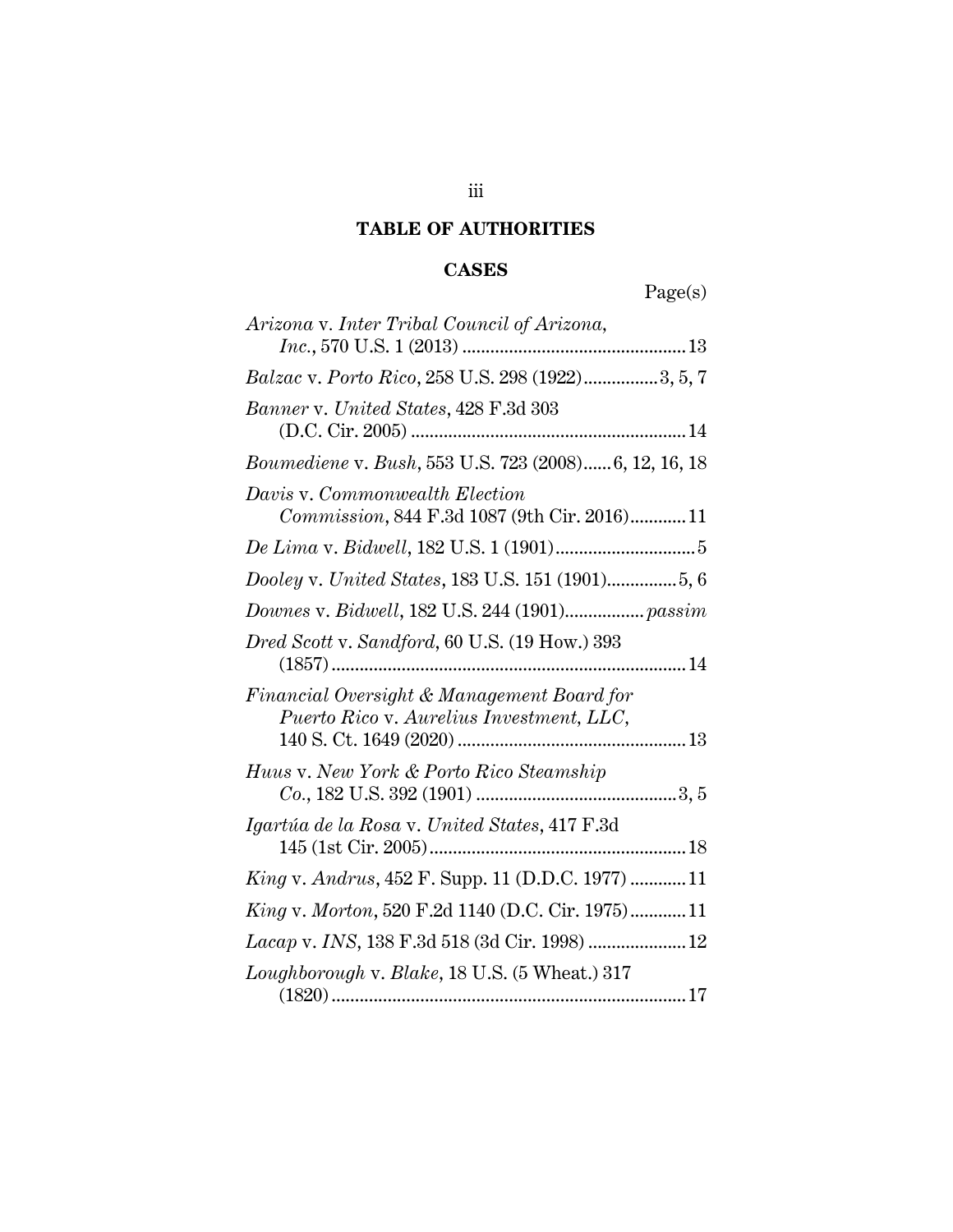| Page(s) |
|---------|
|---------|

| McDonald v. City of Chicago, 561 U.S. 742            |
|------------------------------------------------------|
|                                                      |
| Moore v. City of East Cleveland, 431 U.S. 494        |
|                                                      |
| Nolos v. Holder, 611 F.3d 279 (5th Cir. 2010) 12     |
| Ocampo v. United States, 234 U.S. 91 (1914) 3, 8     |
| Ramos v. Louisiana, 140 S. Ct. 1390 (2020) 13, 21    |
|                                                      |
| <i>The Slaughter-House Cases, 83 U.S. (16 Wall.)</i> |
|                                                      |
|                                                      |
| Tuaua v. United States, 788 F.3d 300 (D.C. Cir.      |
|                                                      |
| Valmonte v. INS, 136 F.3d 914 (2d Cir. 1998)11       |
| Washington v. Glucksberg, 521 U.S. 702 (1997) 10     |

## **DOCKETED CASES**

| Financial Oversight & Management Board for |    |
|--------------------------------------------|----|
| Puerto Rico v. Aurelius Investment, LLC,   |    |
|                                            |    |
| In re Financial Oversight & Management     |    |
| Board for Puerto Rico, No. 3:17-bk-03283   |    |
|                                            | 22 |
| United States v. Vaello Madero, No. 20-303 |    |
|                                            |    |

iv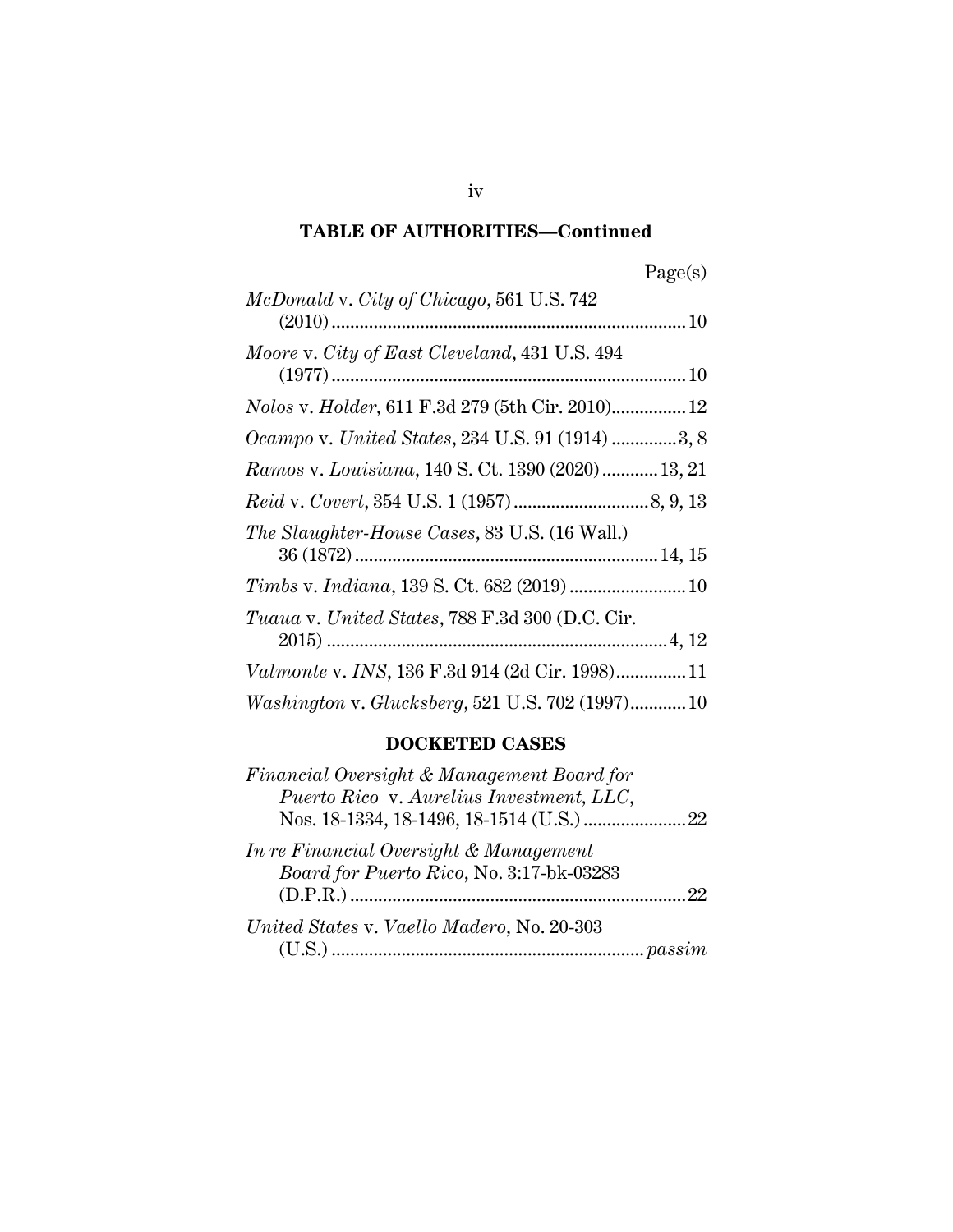Page(s)

# **CONSTITUTIONS AND RULES**

| <b>U.S. Constitution</b>   |  |
|----------------------------|--|
|                            |  |
|                            |  |
|                            |  |
|                            |  |
|                            |  |
| <b>Supreme Court Rules</b> |  |
|                            |  |
|                            |  |
|                            |  |

# **OTHER AUTHORITIES**

| Amar, Akhil R., America's Constitution: A                                                                                                              |
|--------------------------------------------------------------------------------------------------------------------------------------------------------|
| Burnett, Christina D., A Convenient<br>Constitution? Extraterritoriality After<br>Boumediene, 109 Colum. L. Rev. 973 (2009) 8, 17                      |
| Burnett, Christina D., Untied States: American<br><i>Expansion and Territorial Deannexation,</i>                                                       |
| Gelpí, Gustavo A. & Dawn S. Baum,<br>Manifest Destiny: A Comparison of the<br>Constitutional Status of Indian Tribes<br>and U.S. Overseas Territories, |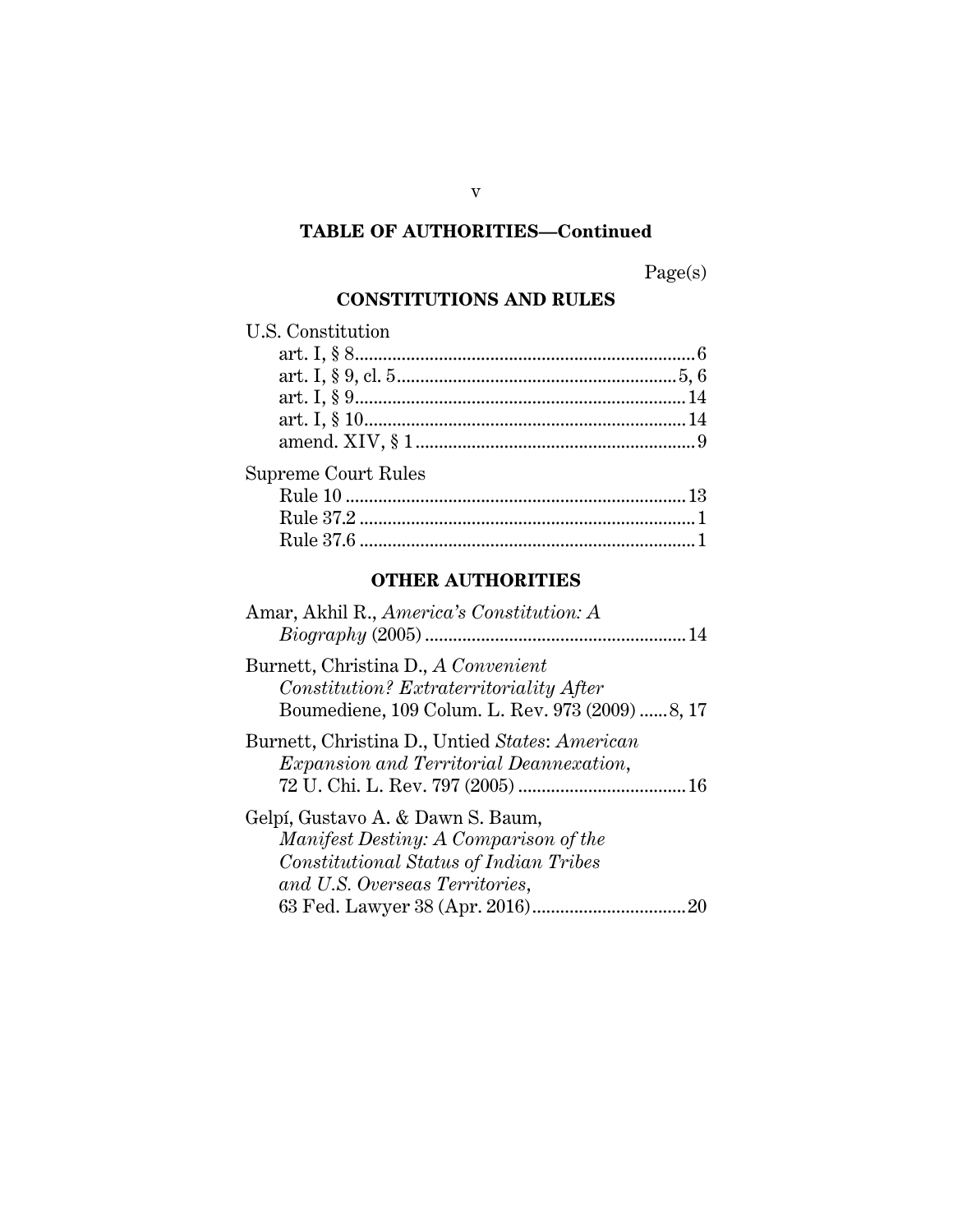| Go, Julian, Modes of Rule in America's<br>Overseas Empire: The Philippines, Puerto<br>Rico, Guam, and Samoa, in The Louisiana<br>Purchase and American Expansion, 1803-<br>1898, at 205 (Levinson & Sparrow eds.,<br>20                  |
|------------------------------------------------------------------------------------------------------------------------------------------------------------------------------------------------------------------------------------------|
| Kent, Andrew, Boumediene, Munaf, and the<br>Supreme Court's Misreading of the Insular                                                                                                                                                    |
| Kent, Andrew, Citizenship and Protection,<br>82 Fordham L. Rev. 2115 (2014)  18, 20                                                                                                                                                      |
| Kent, Andrew, The Jury and Empire:<br>The Insular Cases and the Anti-Jury<br>Movement in the Gilded Age and<br>Progressive Era, 91 S. Cal. L. Rev. 375                                                                                   |
| Lawson, Gary & Guy Seidman,<br>The Constitution of Empire: Territorial<br><i>Expansion &amp; American Legal History</i><br>. 17                                                                                                          |
| Minow, Martha, The Enduring Burdens of the<br>Universal and the Different in the Insular<br>Cases, in <i>Reconsidering the</i> Insular Cases:<br>The Past and Future of the American<br><i>Empire</i> (Neuman & Brown-Nagin eds.,<br>.19 |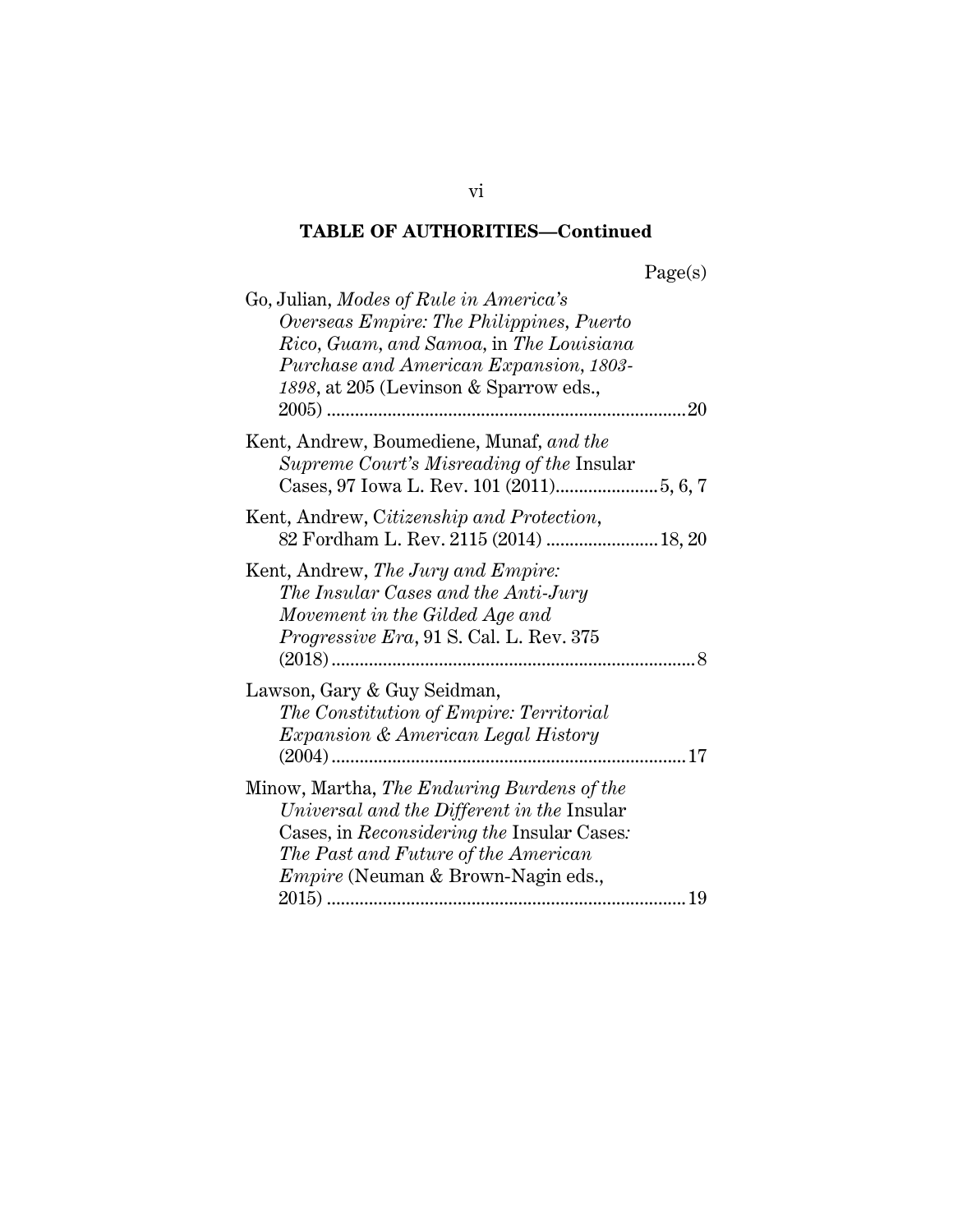| agets |  |
|-------|--|
|       |  |

| Ponsa-Kraus, Christina D., The Insular Cases<br><b>Run Amok: Against Constitutional</b><br><i>Exceptionalism in the Territories,</i><br>131 Yale L.J. (forthcoming 2022),                                                 |
|---------------------------------------------------------------------------------------------------------------------------------------------------------------------------------------------------------------------------|
| Ramsey, Michael, The Supreme Court, FOMB<br>v. Aurelius Investment, and the Insular<br>Cases, Originalism Blog (June 4, 2020),                                                                                            |
| Ramos, Efrén R., <i>Puerto Rico's Political</i><br>Status: The Long-Term Effects of<br>American Expansionist Discourse, in The<br>Louisiana Purchase and American<br><i>Expansion, 1803-1898, at 163, (Levinson &amp;</i> |
| Sparrow, Bartholomew H., The Insular Cases<br>and the Emergence of American Empire                                                                                                                                        |
| Torruella, Juan R., <i>Ruling America's Colonies</i> :<br>The Insular Cases, 32 Yale L. & Pol'y                                                                                                                           |
| Torruella, Juan R., The Insular Cases: The<br>Establishment of a Regime of Political<br><i>Apartheid</i> , 29 U. Pa. J. Int'l L. 283 (2007) 20                                                                            |

vii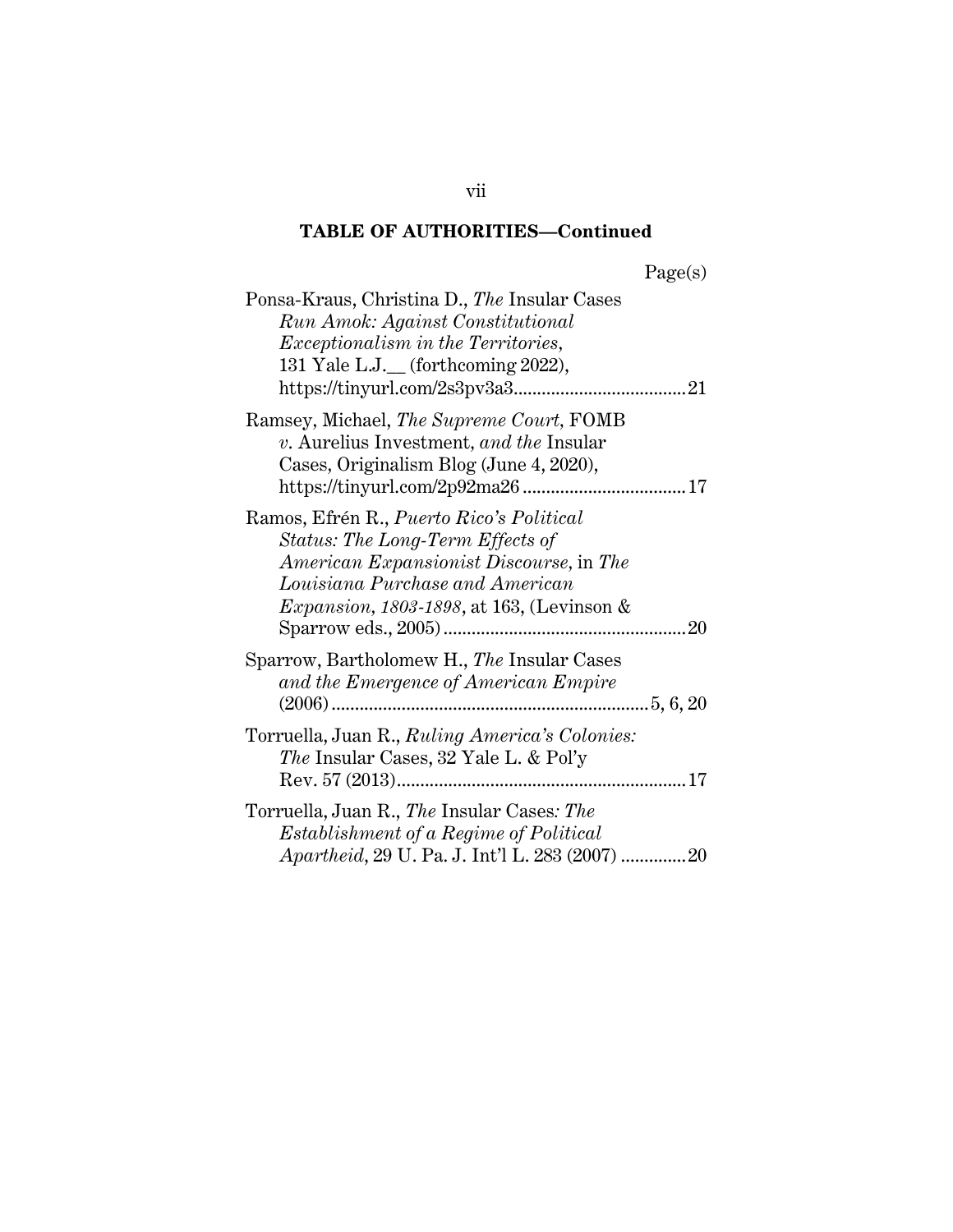#### **INTEREST OF AMICI CURIAE<sup>1</sup>**

Amici are scholars who have extensively studied the constitutional implications of American territorial expansion. Guy-Uriel Emmanuel Charles is the Charles J. Ogletree Jr. Professor of Law and Faculty Director of the Charles Hamilton Houston Institute for Race and Justice at Harvard Law School. Rafael Cox Alomar is a Professor of Law at the University of the District of Columbia David A. Clarke School of Law. Luis Fuentes-Rohwer is the Class of 1950 Herman B. Wells Endowed Professor at the Maurer School of Law at Indiana University Bloomington. J. Andrew Kent is a Professor of Law and the John D. Feerick Research Chair at Fordham Law School. Gary S. Lawson is the William Fairfield Warren Distinguished Professor of Law at Boston University School of Law. Sanford V. Levinson is the W. St. John Garwood and W. St. John Garwood, Jr. Centennial Chair in Law at the University of Texas at Austin School of Law. Christina Duffy Ponsa-Kraus is the George Welwood Murray Professor of Legal History at Columbia Law School. Stephen I. Vladeck is the Charles Alan Wright Chair in Federal Courts at the University of Texas at Austin School of Law.

Amici have written and edited works about the *Insular Cases*, decisions of this Court upon which the court of appeals relied in this case. Amici take no position on whether the Fourteenth Amendment confers

<sup>&</sup>lt;sup>1</sup> No counsel for a party authored this brief in whole or in part, and no entity or person other than amici or their counsel made a monetary contribution intended to fund the preparation or submission of this brief. Sup. Ct. R. 37.6. All parties received timely notice and have consented to the filing of this brief. *Id*. 37.2(a).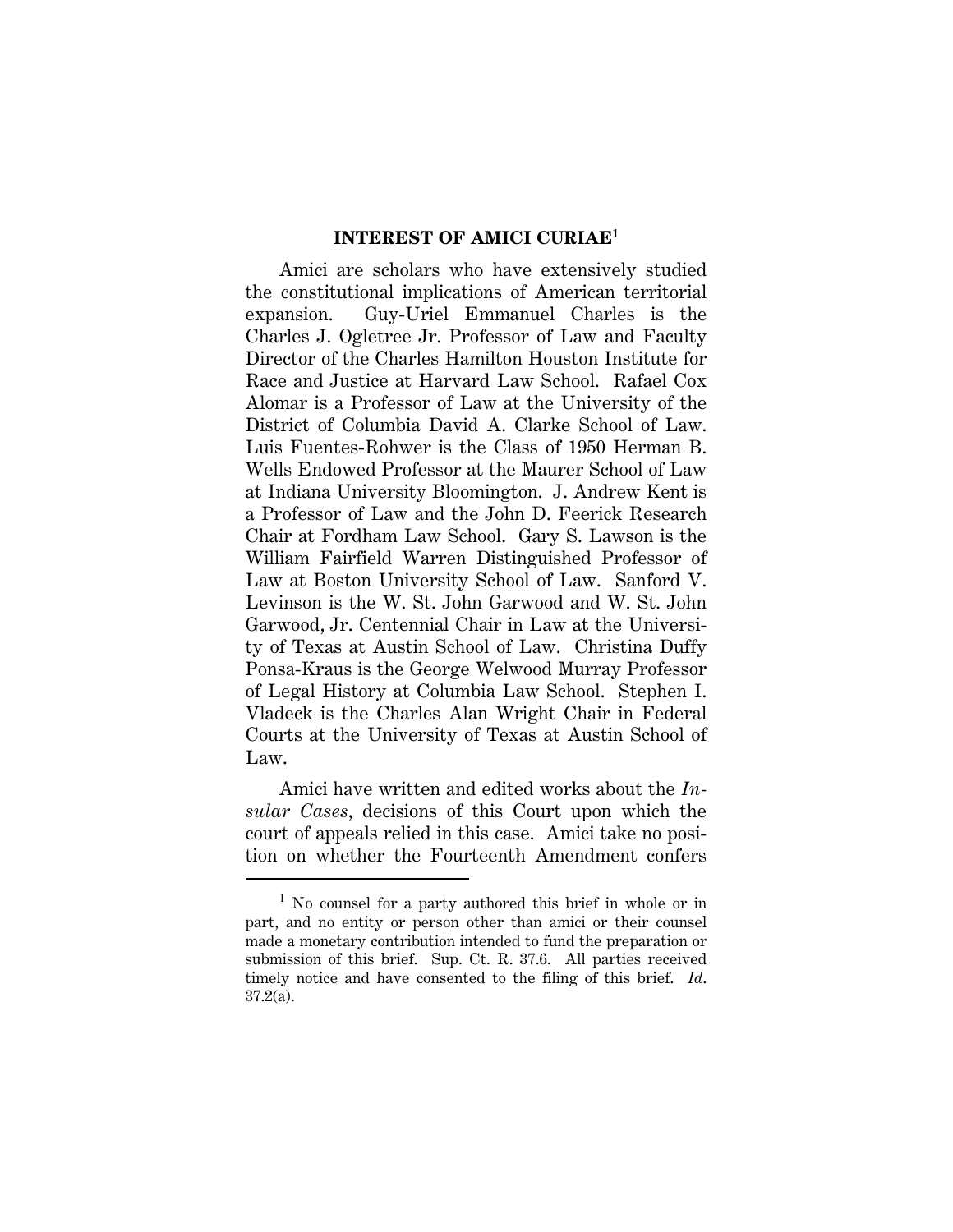birthright citizenship upon persons born in American Samoa. They do, however, disagree with the conclusion of the court of appeals that the *Insular Cases* provide the answer to that question. As amici explain, the court of appeals' principal opinion erroneously interprets the *Insular Cases* as establishing an approach to answering the question whether constitutional provisions apply to the territories, and then uses that approach to hold the Citizenship Clause inapplicable to the territory of American Samoa. Although it is because of the *Insular Cases* that the issue whether the Citizenship Clause applies in U.S. territories is even a question, the *Insular Cases* provide no guidance on how to answer that question. Moreover, the *Insular Cases* rest on offensive ideas about race, and for that reason alone should no longer be relied upon by any court. Amici therefore urge this Court to grant review and either provide much-needed guidance on the correct interpretation of the *Insular Cases* or, better still, overrule them altogether.

#### **SUMMARY OF ARGUMENT**

The Fourteenth Amendment guarantees citizenship to "[a]ll persons born or naturalized in the United States." In concluding that this guarantee does not extend to individuals born in American Samoa, the court of appeals' principal opinion relied on a widespread but gravely mistaken—interpretation of the *Insular Cases*. Under that misreading, the Constitution distinguishes between "incorporated" territories, where the Constitution applies in its entirety, and "unincorporated" territories like American Samoa, where constitutional provisions apply only if they guarantee a "fundamental right" or "the circumstances of the territory warrant their application." Pet. App. 15a, 32a-40a.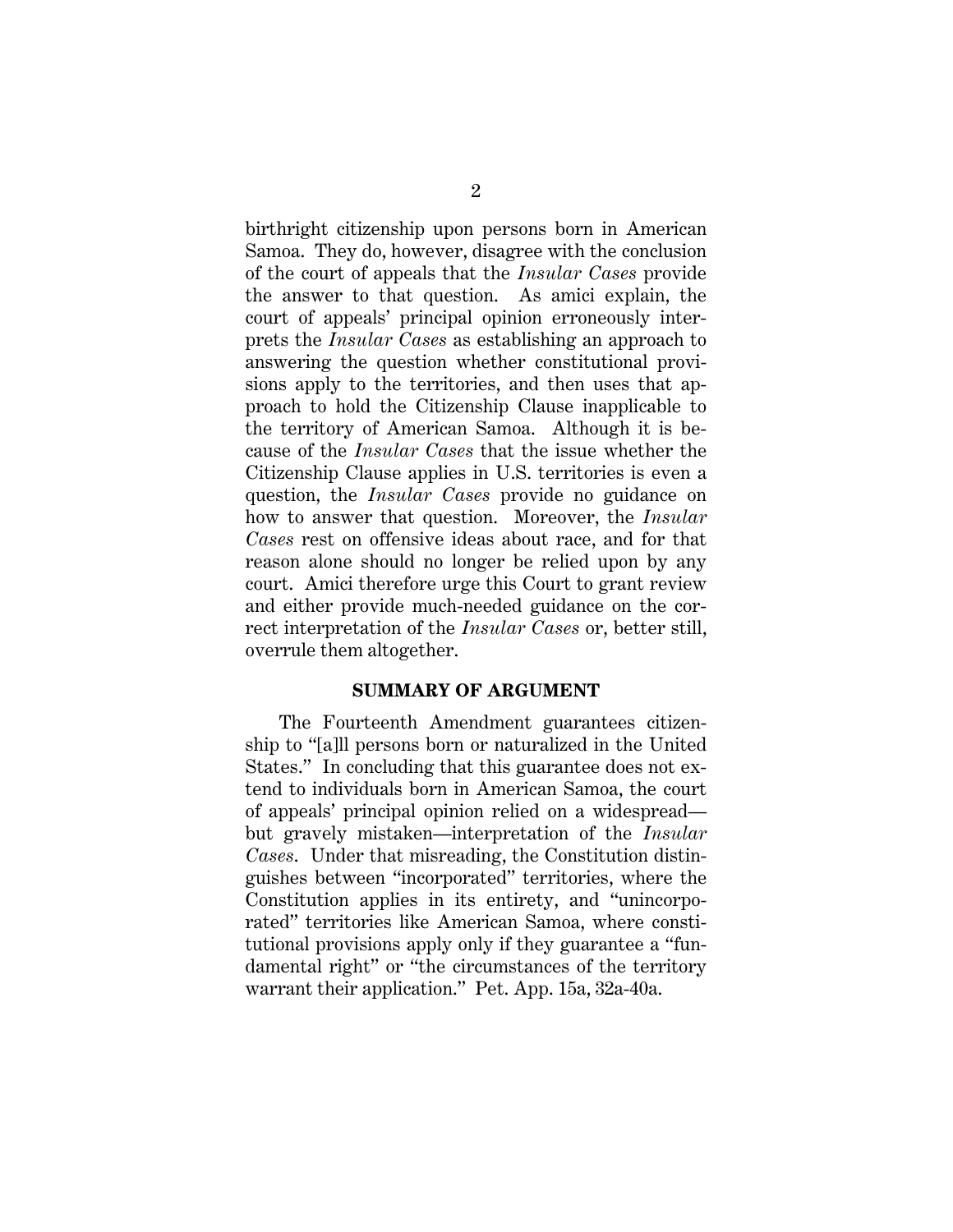While the *Insular Cases* did distinguish between incorporated and unincorporated territories, they did not distinguish between them in the manner described above. Instead, to the extent those cases addressed constitutional questions, they comprise narrow holdings falling into two distinct categories.<sup>2</sup> The first category concerns whether constitutional clauses that define their own geographic scope encompass unincorporated territories. The second category concerns whether certain constitutional rights—of undefined geographic scope—apply in those territories.

The leading case in the series, *Downes* v. *Bidwell*, 182 U.S. 244 (1901), belongs in the first category. *Downes* asked whether the phrase "the United States" as used in the Uniformity Clause included the territories; it did not address the Citizenship Clause of the Fourteenth Amendment. Subsequent *Insular Cases* fall into the second category, asking whether particular constitutional rights applied in particular territories. *See, e.g.*, *Balzac* v. *Porto Rico*, 258 U.S. 298, 309 (1922) (whether Sixth Amendment jury trial was applicable in local courts in Puerto Rico); *Ocampo* v. *United States*, 234 U.S. 91, 98 (1914) (whether Fifth Amendment grand jury clause was applicable in territorial court of the Philippines).

The *Insular Cases* are of at most limited relevance here. They establish that an unincorporated territory may or may not be part of "the United States" for purposes of a given constitutional provision, but they do not offer guidance as to how to resolve that question for any provision other than the Uniformity Clause. Even

 $2$  Some of the cases concerned questions of statutory interpretation. *See, e.g.*, *Huus* v. *New York & Porto Rico S.S. Co.*, 182 U.S. 392, 396-397 (1901). Those cases have even less relevance here.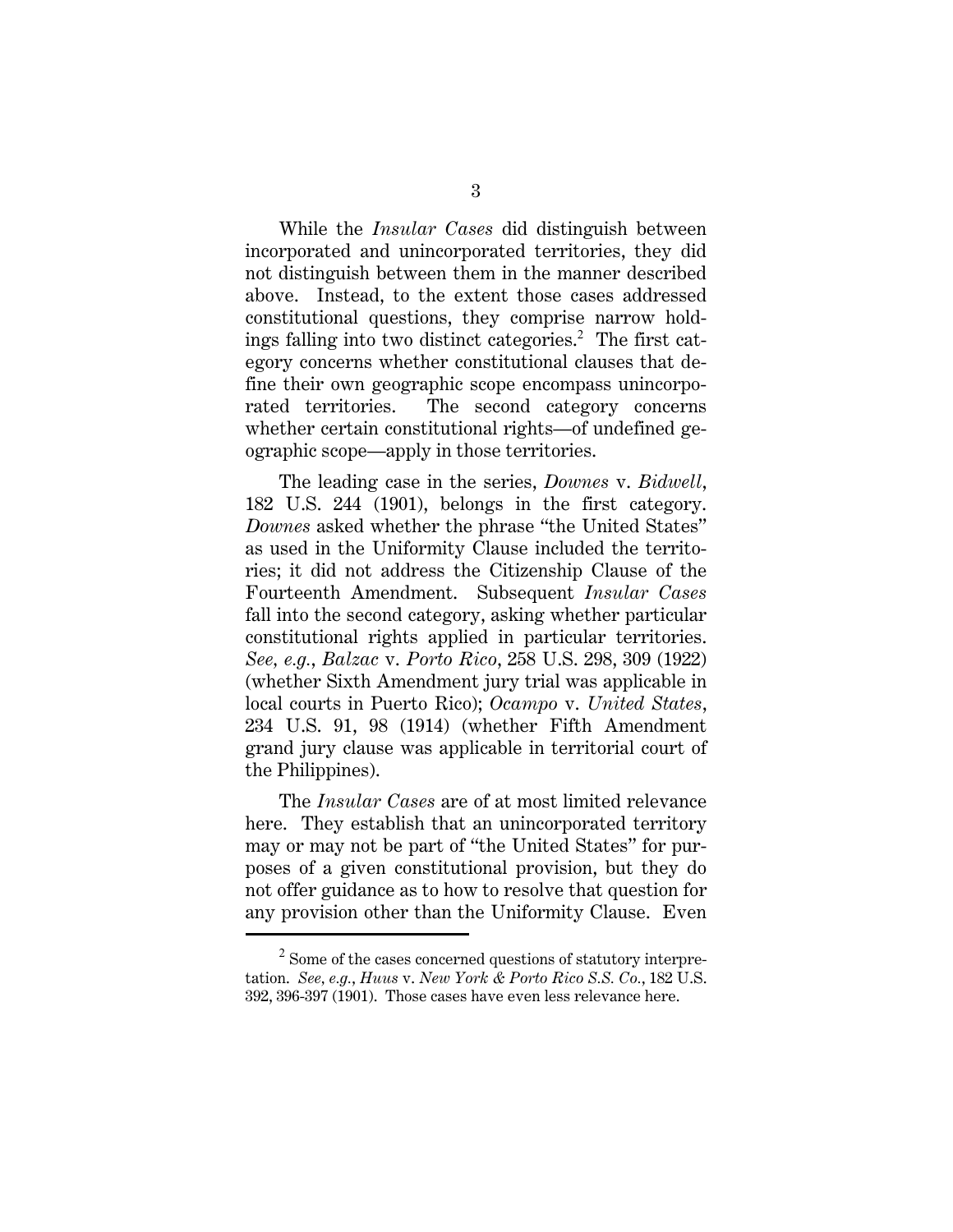*Downes* is of no help because, notwithstanding the fact that both the Uniformity Clause and the Citizenship Clause reference "the United States," there are important differences between the two provisions. The question presented here accordingly must be answered through a clause-specific inquiry that none of the *Insular Cases* ever conducted.

The court of appeals misunderstood the import of the *Insular Cases*. Like other lower courts confronting questions involving the applicability of constitutional provisions in unincorporated territories, the court of appeals misread the *Insular Cases* as governing the application of the Constitution *in its entirety*. Worse, the court of appeals then became the second circuit court to misapply the "rights" analysis to a clause that defines its own geographic scope. *See Tuaua* v. *United States*, 788 F.3d 300 (D.C. Cir. 2015).At minimum, this Court should correct the widespread misunderstanding of the *Insular Cases*—and make clear that they do not provide guidance on whether the Citizenship Clause applies to individuals born in the unincorporated territories. But the Court should go further. The *Insular Cases*' doctrine of territorial incorporation lacks any basis in the Constitution and is grounded in "ugly racial stereotypes" and "the theories of social Darwinists," *United States* v. *Vaello Madero*, No. 20-303, slip op. 5 (U.S. Apr. 21, 2022) (Gorsuch, J., concurring). The Court should therefore repudiate the doctrine of territorial incorporation—and to the extent necessary, overrule the *Insular Cases*—once and for all.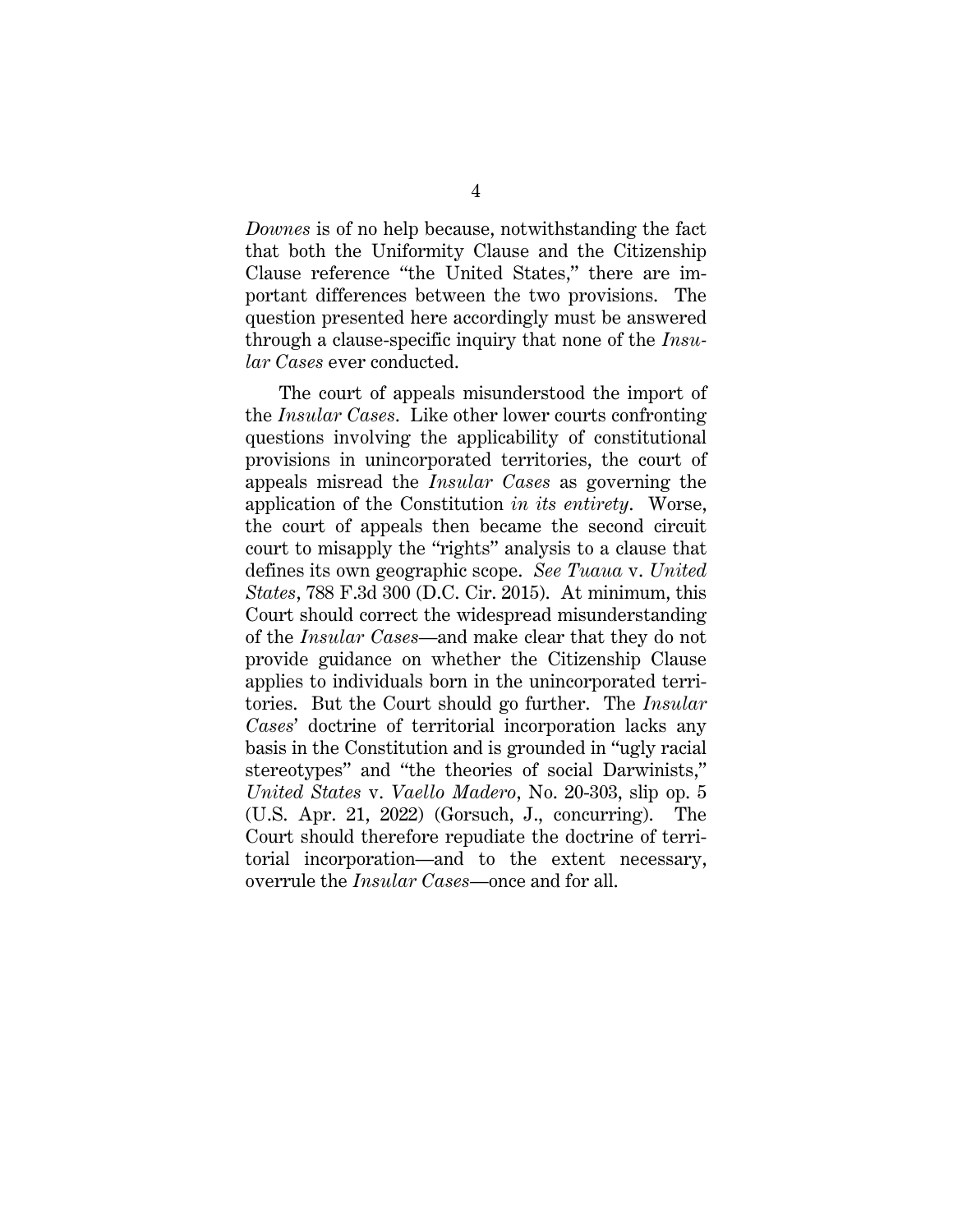#### **ARGUMENT**

### **I. GUIDANCE FROM THIS COURT ABOUT THE PROPER APPLICATION OF THE <sup>I</sup>NSULAR CASES IS NECESSARY**

### **A. The Insular Cases Govern Only A Limited Number Of Constitutional Provisions**

The *Insular Cases* concerned the reach of particular provisions of the Constitution and federal law in overseas territories annexed following the Spanish-American War of 1898.<sup>3</sup> The first decisions in the series, handed down in 1901, concerned the application of tariffs on goods imported into and exported from the territories. *See, e.g.*, *Dooley* v. *United States*, 183 U.S. 151, 153, 156-157 (1901) (duties on goods shipped to Puerto Rico did not violate Export Tax Clause, U.S. Const. art. I, § 9, cl. 5); *Huus* v. *New York & Porto Rico S.S. Co.*, 182 U.S. 392, 396-397 (1901) (vessels involved in trade between Puerto Rico and U.S. ports engaged in "domestic trade" under federal tariff laws). Without exception, these "Insular Tariff Cases," *De Lima* v. *Bidwell*, 182 U.S. 1, 2 (1901), involved "narrow legal issues." Kent, Boumediene, Munaf, *and the Supreme Court's Misreading of the* Insular Cases, 97 Iowa L. Rev. 101, 108 (2011).

Of the early cases, only two concerned the applicability of constitutional provisions in the newly annexed territories. *Downes* v. *Bidwell*, 182 U.S. 244 (1901), held that duties imposed on goods shipped from Puerto

<sup>3</sup> Scholars differ on which decisions make up the *Insular Cases*, but there is nearly universal consensus that the series begins with cases decided in May 1901, such as *Downes* v. *Bidwell*, 182 U.S. 244 (1901), and culminates with *Balzac* v. *Porto Rico*, 258 U.S. 298 (1922). *See* Sparrow, *The* Insular Cases *and the Emergence of American Empire* 257-258 (2006).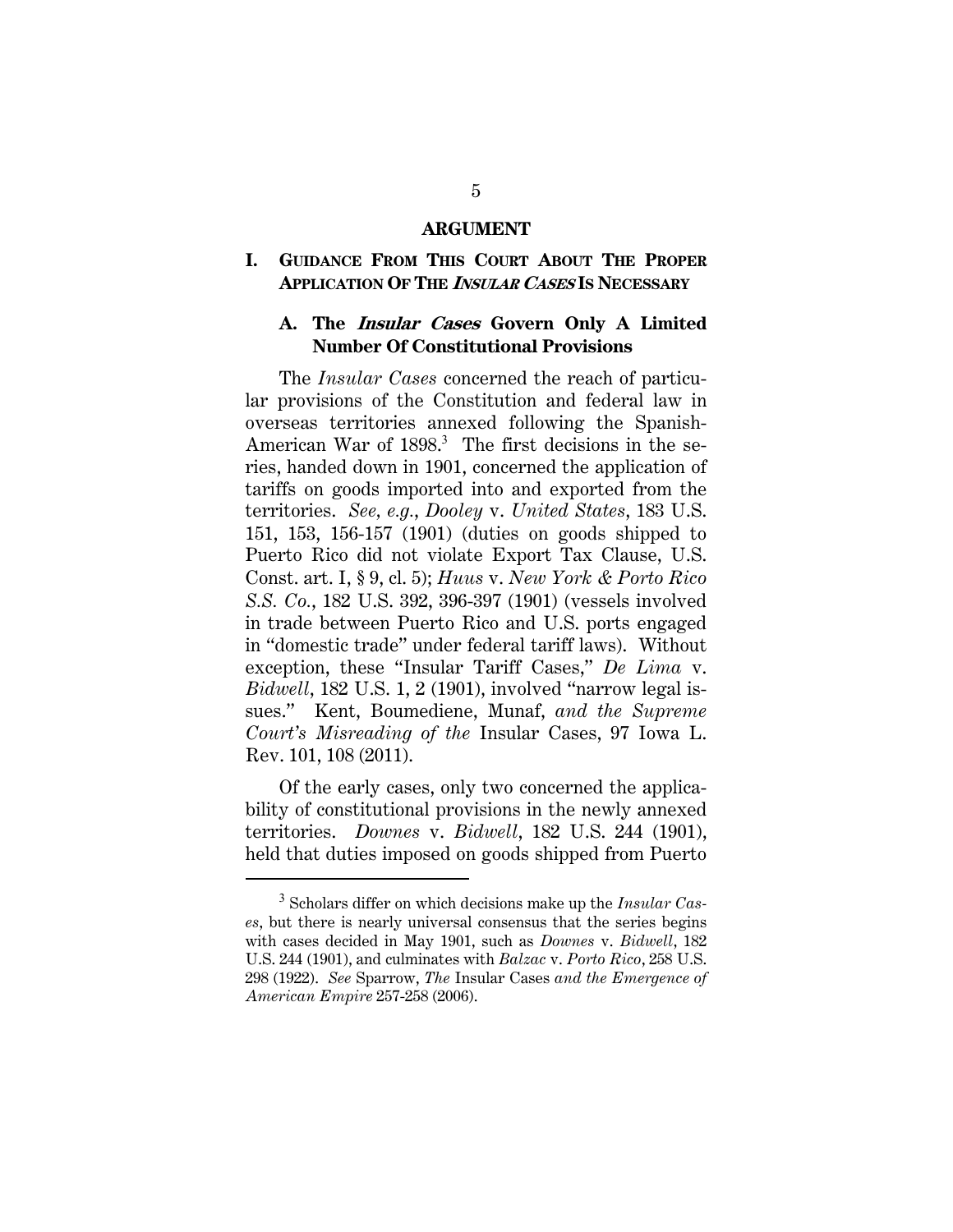Rico to New York did not violate the Uniformity Clause of Article I, Section 8, which requires that "all Duties, Imposts and Excises shall be uniform *throughout the United States*" (emphasis added). And *Dooley* held that duties on goods shipped from New York to Puerto Rico did not violate the Export Clause of Article I, Section 9, which provides that "[n]o Tax or Duty shall be laid on Articles exported from any state." 183 U.S. at 156-157. In those decisions, the Court examined whether clauses specifying a geographic scope encompassed the new territories. Thus, as this Court has more recently explained, "'the real issue in the *Insular Cases* was *not whether the Constitution extended to*  [territories] but *which of its provisions were applicable*  by way of limitation upon the exercise of executive and legislative power.'" *Boumediene* v. *Bush*, 553 U.S. 723, 758 (2008) (emphasis added).

*Downes*, the "seminal case" in the series, illustrates the limited scope of this Court's inquiry in those decisions. Sparrow, *The* Insular Cases *and the Emergence of American Empire* 80 (2006). Not only did *Downes*  concern a single constitutional provision—not the entire Constitution—but a fractured majority of the Court agreed on little other than the ultimate result. Justice Brown announced the judgment but wrote for himself only. He posited that the phrase "the United States" included only "the states whose people united to form the Constitution, and such as have since been admitted to the Union." 182 U.S. at 277 (emphasis and quotation marks omitted); *see id.* at 260-261. Justice Brown reasoned that the Constitution's terms were not applicable to territories until Congress chose expressly to "extend" them. *Id.* at 271.

The other eight justices rejected Justice Brown's "radical view." Kent, 97 Iowa L. Rev. at 157. In a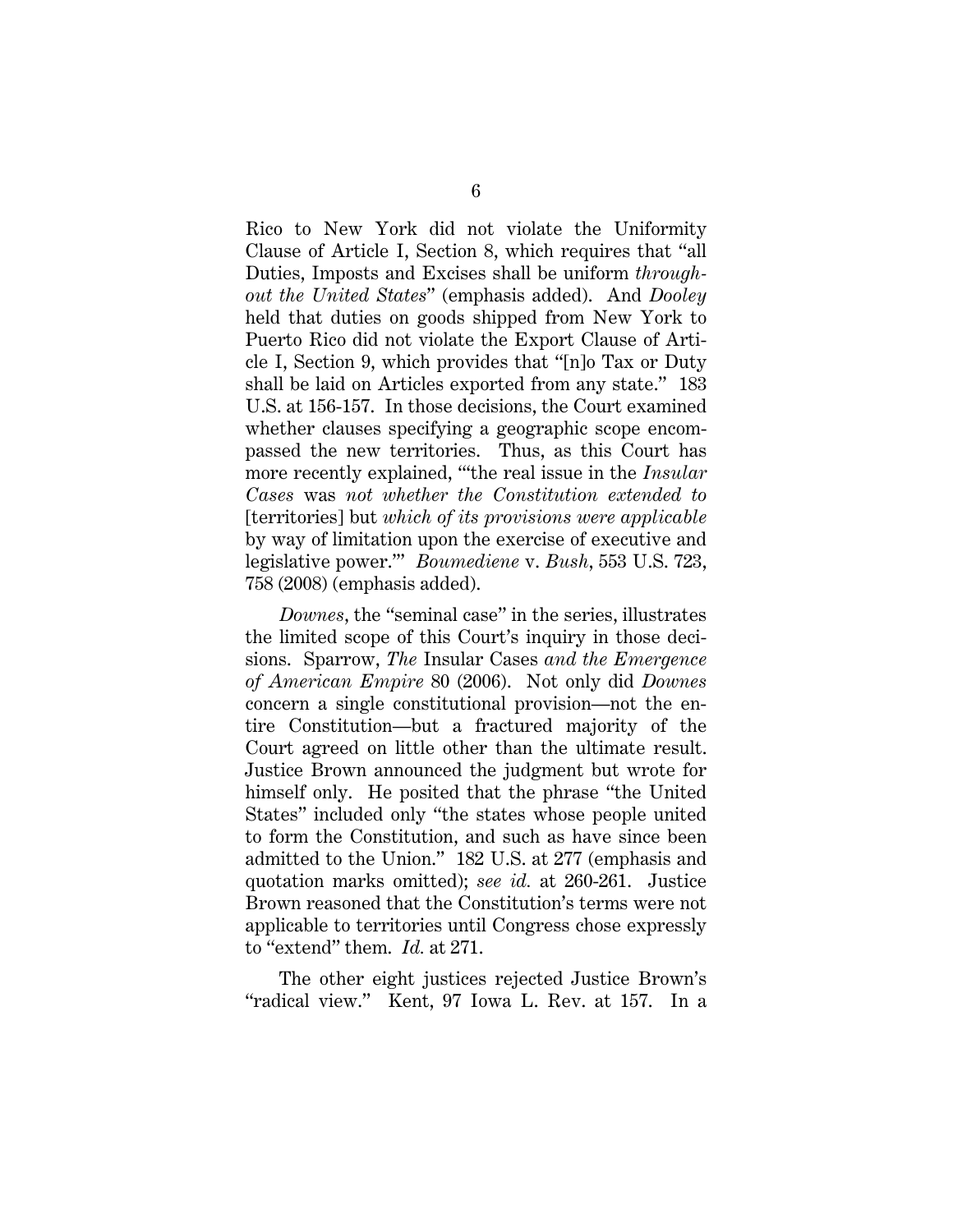separate opinion that marked the "origin of the doctrine of territorial incorporation," *id.*, Justice White (joined by Justices Shiras and McKenna) reasoned that the Uniformity Clause did not constrain Congress in legislating with respect to the newly annexed territories because they had not been "incorporated" into the United States for purposes of that clause, either by legislation or by treaty. 182 U.S. at 287-288 (White, J., concurring). Justice White's novel distinction between "incorporated" and "unincorporated" territories eventually commanded a majority of the Court. *See Balzac*  v. *Porto Rico*, 258 U.S. 298, 305 (1922) ("[T]he opinion of Mr. Justice White … in *Downes* v. *Bidwell*, has become the settled law of the court."). In *Downes* itself, however, the only issue presented—and the only issue dependent on Justice White's distinction between "incorporated" and "unincorporated" territories—was whether the unincorporated territories were part of "the United States" as that phrase is used *in the Uniformity Clause*.

### **B. The "Fundamental Rights" And "Impracticable And Anomalous" Standards Are Inapplicable To Questions Of Geographic Scope**

1. Later decisions of this Court (commonly included in the *Insular* series) expanded on Justice White's territorial incorporation doctrine. However, as the government noted in the proceedings below, those decisions dealt with the applicability of specific constitutional provisions concerning individual rights—not provisions defining their geographic scope with the phrase "the United States." The only rights they held inapplicable were those related to proceedings in criminal trials in territorial courts. *See, e.g.*, *Balzac*, 258 U.S. at 309 (Sixth Amendment jury trial inapplicable in local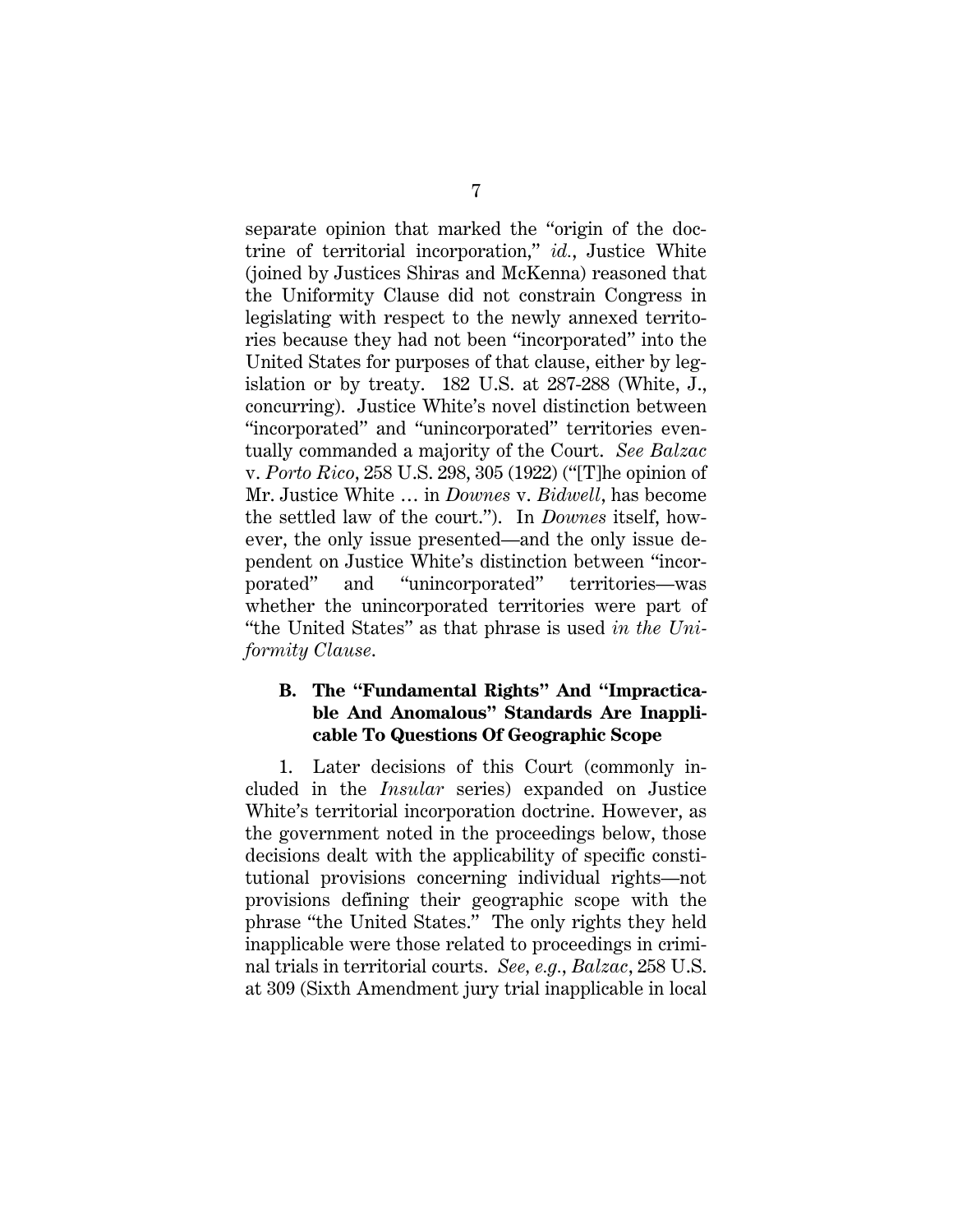courts in Puerto Rico); *Ocampo* v. *United States*, 234 U.S. 91, 98 (1914) (Fifth Amendment grand jury clause inapplicable in territorial court of the Philippines); Kent, *The Jury and Empire: The* Insular Cases *and the Anti-Jury Movement in the Gilded Age and Progressive Era*, 91 S. Cal. L. Rev. 375, 380 (2018).

Refining the "incorporation" distinction that Justice White developed in *Downes*, those later cases "explained that Congress, despite its plenary power over all territories, did not have the power to withhold jury trial rights from incorporated territories, whereas it could withhold them from unincorporated territories." Burnett, *A Convenient Constitution? Extraterritoriality After* Boumediene, 109 Colum. L. Rev. 973, 991-992 (2009). And in support of that distinction, the Court reasoned that the rights at issue were not "fundamental." *Id.* at 992. None of the later cases held, as the court of appeals here did (Pet. App. 40a), that the applicability of a right in a territory could turn on whether elected officials in that territory believed that a majority of territorial inhabitants might not want it to apply (Pet. App. 38a-39a).

2. Though commonly attributed to the *Insular Cases* (*e.g.*, Pet. App. 34a), the "impracticable and anomalous" standard originated decades later, in Justice Harlan's concurrence in *Reid* v. *Covert*, 354 U.S. 1, 74-78 (1957). That case concerned not U.S. territories but U.S. military bases in foreign countries. In *Reid*, the Court held that civilian dependents living with servicemembers on bases abroad enjoyed the right to a trial by jury in capital cases. Justice Black's plurality opinion found the *Insular Cases* immaterial to that question. The *Insular Cases*, Justice Black explained, did not have "anything to do with military trials," so they could not "properly be used as vehicles to support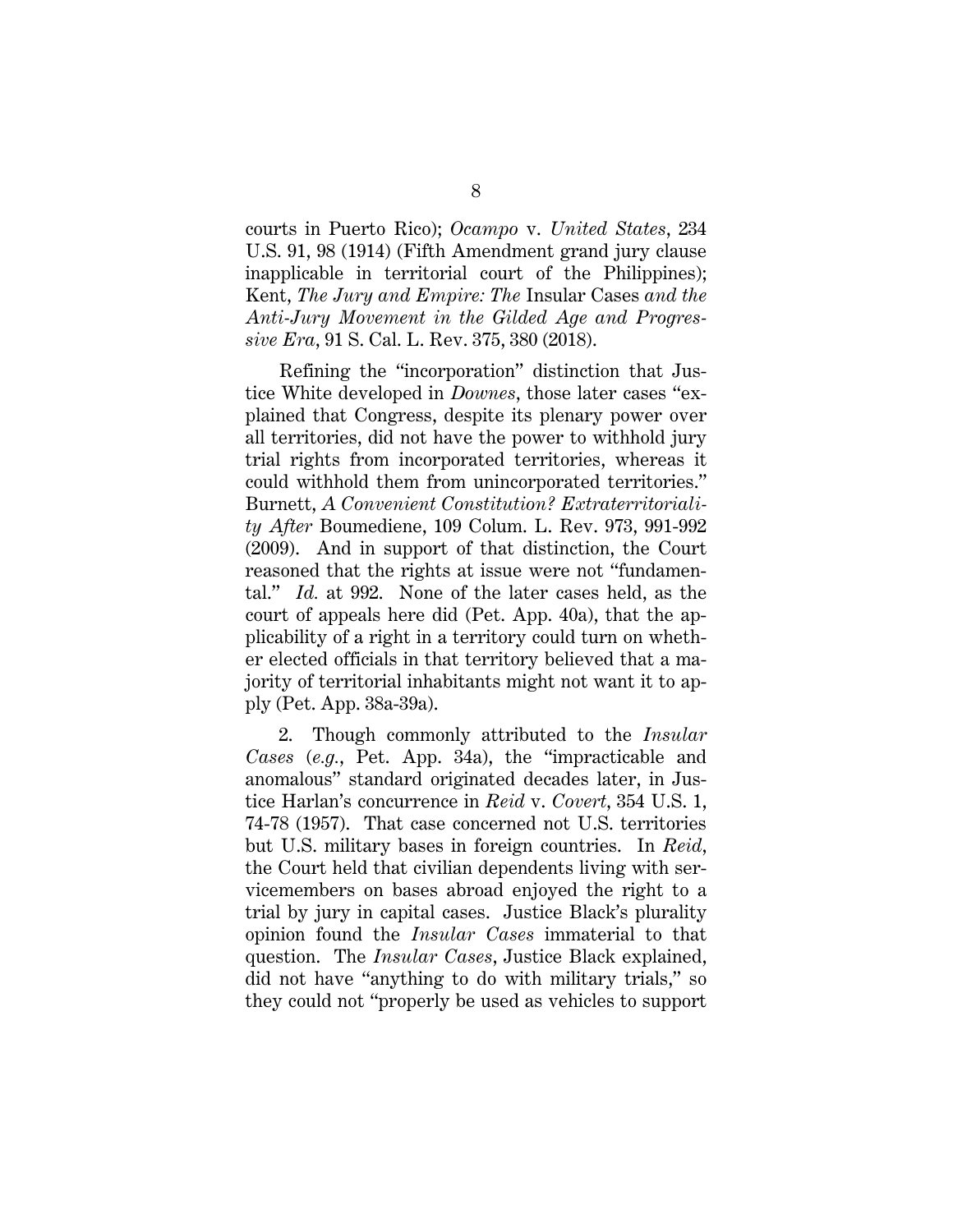an extension of military jurisdictions to civilians." 354 U.S. at 14 (plurality opinion). "Moreover," Justice Black added, "neither the [*Insular Cases*] nor their reasoning should be given any further expansion." *Id.*

Justice Harlan viewed things differently. According to him, when "properly understood," the *Insular Cases* were relevant insofar as they instructed that "there is no rigid and abstract rule that Congress, as a condition precedent to exercising power over Americans overseas, must exercise it subject to all guarantees of the Constitution, no matter what the conditions and considerations are that would make adherence to a specific guarantee altogether impracticable and anomalous." *Reid*, 354 U.S. at 67, 74 (Harlan, J., concurring). For Justice Harlan, in other words, "the question [was] which guarantees of the Constitution should apply in view of the particular circumstances, the practical necessities, and the possible alternatives which Congress had before it." *Id.* at 75. Under that functional approach—developed, again, in the context of U.S. military bases *abroad*—Justice Harlan saw no ground to deny the civilian dependents at issue a jury trial given the capital nature of their offenses. *Id.* at 76.

3. As explained in greater detail in Part III below, both the *Insular Cases*' "fundamental rights" analysis and Justice Harlan's "impracticable and anomalous" inquiry are of questionable validity. But even on their own terms, they are inapplicable in this case, as the government acknowledged below. U.S. C.A. Br. 20. Unlike the constitutional provisions at issue in cases involving individual rights, the Citizenship Clause defines its own geographic scope with the phrase "United States": "All persons born or naturalized *in the United States* and subject to the jurisdiction thereof, are citizens of the United States." U.S. Const. amend. XIV,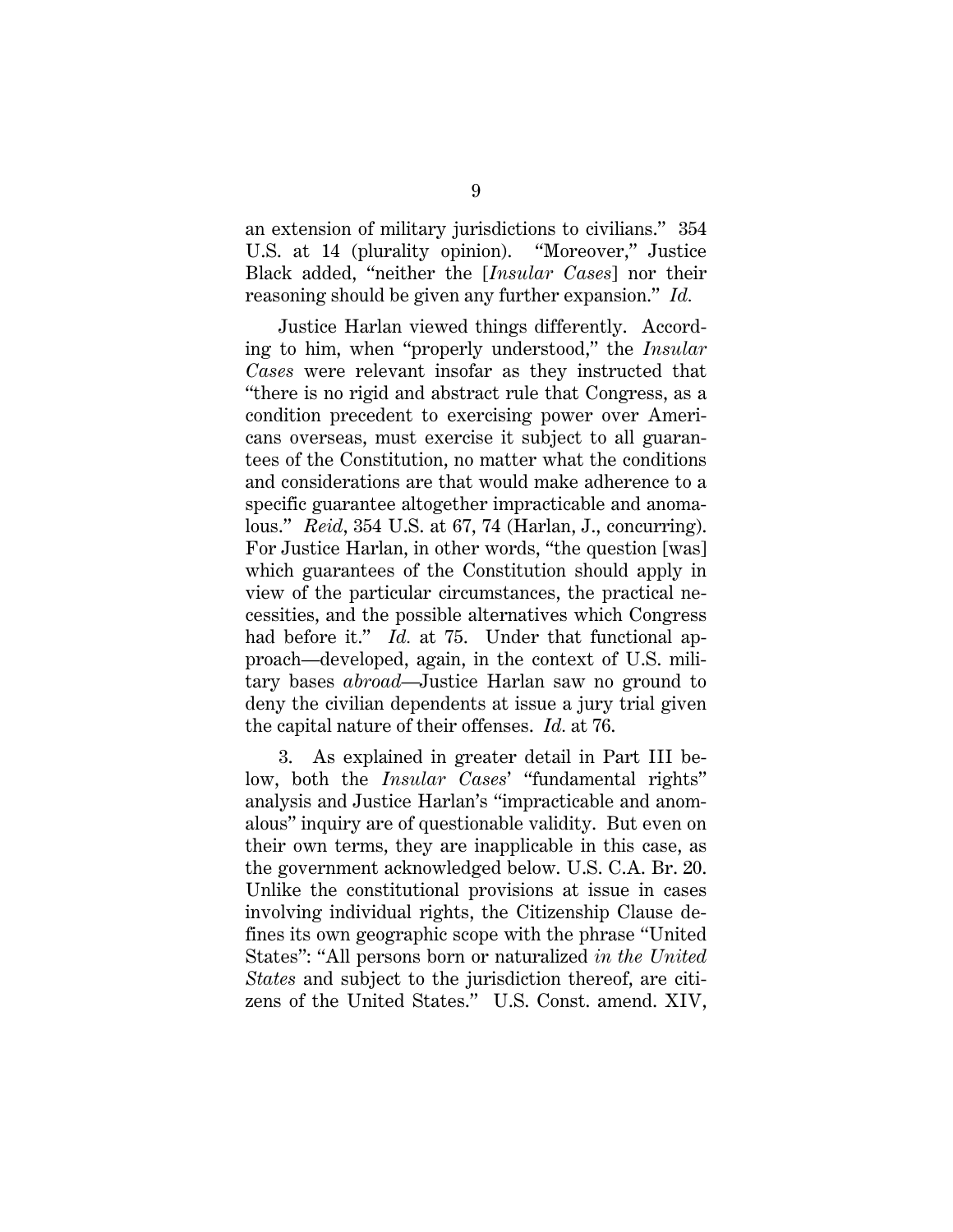§ 1 (emphasis added). The question in this case is therefore whether unincorporated U.S. territories fall within that defined geographic scope—whether such territories are "in the United States" as that phrase is used in the Citizenship Clause.

This Court has never used the "fundamental rights" or "impracticable and anomalous" tests to answer the question whether a constitutional provision defining its own geographic scope includes an unincorporated territory. That is for good reason: The "fundamental rights" and "impracticable and anomalous" tests examine legal and cultural traditions. Such traditions have been considered relevant when determining the substantive status of individual rights even *outside*  the territorial context. Within the fifty States, this Court has said that "the Due Process Clause specially protects those fundamental rights and liberties which are, objectively, 'deeply rooted in this Nation's history and tradition.'" *Washington* v. *Glucksberg*, 521 U.S. 702, 720-721 (1997) (quoting *Moore* v. *City of E. Cleveland*, 431 U.S. 494, 503 (1977)). Likewise, a "Bill of Rights protection is incorporated" against the States by virtue of the Due Process Clause "if it is 'fundamental to our scheme of ordered liberty,' or 'deeply rooted in this Nation's history and tradition.'" *Timbs* v. *Indiana*, 139 S. Ct. 682, 687 (2019) (quoting *McDonald* v. *City of Chicago*, 561 U.S. 742, 767 (2010)). In cases involving U.S. territories, the "fundamental rights" and "impracticable and anomalous" inquiries resemble that jurisprudence—asking how the particular individual right at issue may apply harmoniously with the legal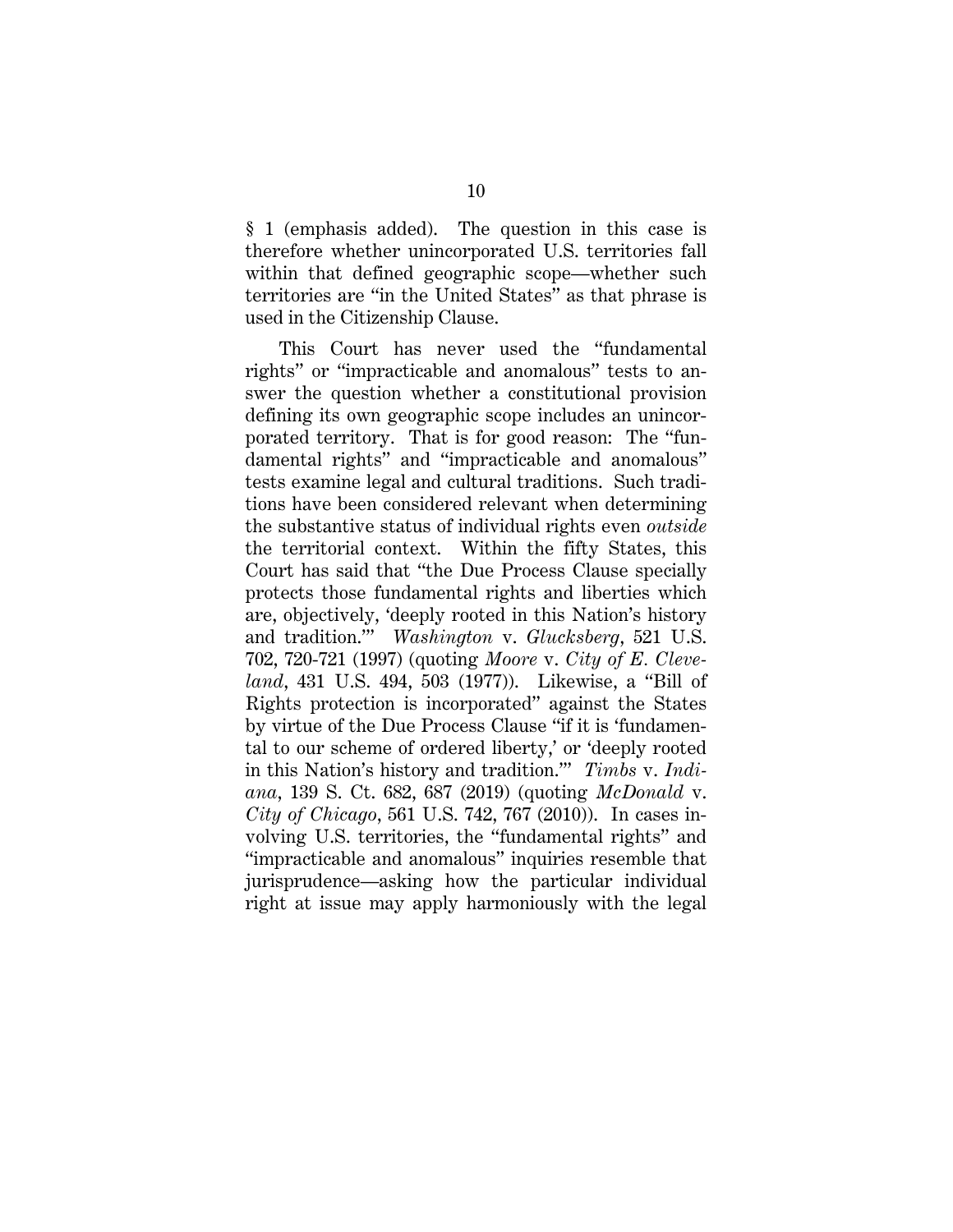and cultural traditions of the particular territory at issue (if at all). $^4$ 

In cases involving constitutional provisions defining their own geographic scope, however, these pragmatic, cultural considerations are inapposite. The task here is not to establish the precise substantive contours of citizenship; the task is simply to interpret the words "in the United States" as used in a specific constitutional provision. The legal and cultural traditions of the territories have no bearing on that question.

### **C. The Decision Below Exemplifies And Exacerbates The Enduring Confusion About The Insular Cases**

Despite the *Insular Cases*' narrow holdings and the *Reid* plurality's admonition against extending them, lower courts have frequently assumed that the *Insular Cases* provide the answers to any and all constitutional questions involving the territories.<sup>5</sup> The Tenth Circuit

<sup>4</sup> *See, e.g.*, *King* v. *Morton*, 520 F.2d 1140, 1147 (D.C. Cir. 1975) ("[I]t must be determined whether the Samoan mores and matai culture … will accommodate a jury system in which a defendant is tried before his peers."); *King* v. *Andrus*, 452 F. Supp. 11, 15-16 (D.D.C. 1977) (applying "impracticable and anomalous" test on remand and concluding that a jury system would be "entirely feasible" in American Samoa because the one "major cultural difference between the United States and American Samoa is that land is held communally in Samoa," and "[t]he jury trial requirement in criminal proceedings would have no foreseeable impact on that system").

<sup>5</sup> *See, e.g.*, *Davis* v. *Commonwealth Election Comm'n*, 844 F.3d 1087, 1095 (9th Cir. 2016) ("The Insular Cases held that [the] Constitution applies in full to 'incorporated' territories, but that elsewhere, absent congressional extension, only 'fundamental' constitutional rights apply." (quotation marks omitted)); *Valmonte* v. *INS*, 136 F.3d 914, 918 (2d Cir. 1998) (*Insular Cases* were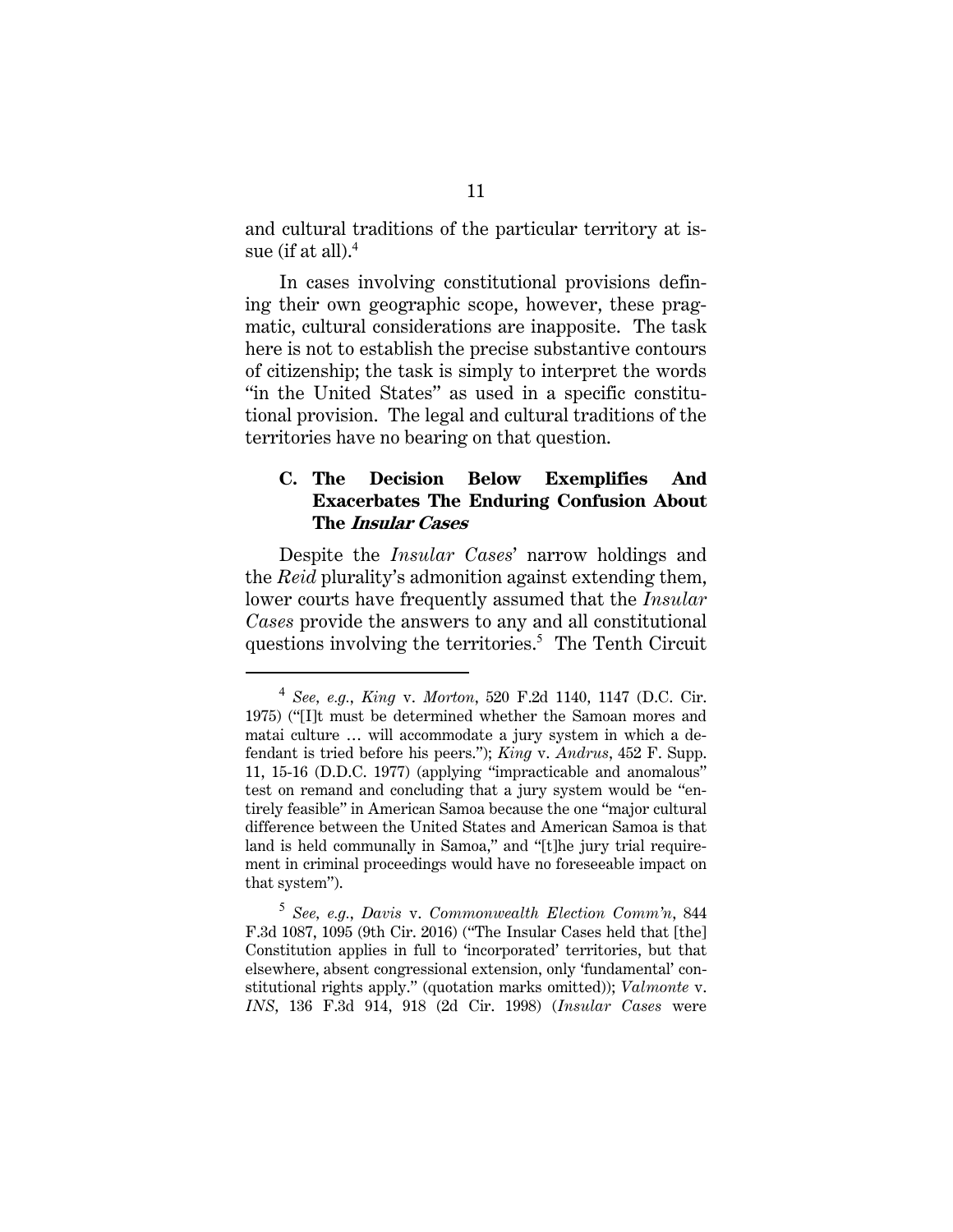made the same mistake below. Moreover, it is now the second court of appeals to have relied erroneously on the *Insular Cases* to hold the Citizenship Clause inapplicable to people born in American Samoa; the D.C. Circuit made the same mistake in *Tuaua* v. *United States*, 788 F.3d 300 (D.C. Cir. 2015). In both cases, the error was twofold: The courts looked to the *Insular Cases* for the answer to a question those cases did not address—whether the phrase "in the United States" *in the Citizenship Clause* includes the unincorporated territories—and they conceived of the question presented as a rights question instead of a geographic scope question.

The courts in both *Tuaua* and this case concluded that they were bound to apply the *Insular Cases* in light of this Court's decision in *Boumediene*. Pet. App. 16a-17a; *Tuaua*, 788 F.3d at 306-307. Unlike the issue here, however, *Boumediene* involved a rights question, not a constitutional provision that expressly defines its own geographic scope. Moreover, while *Boumediene* did rely on the *Insular Cases*, it relied on them only in part, using the "impracticable and anomalous" inquiry as only one factor in a three-factor test concerning whether the Suspension Clause applies at Guantánamo Bay. *See* 553 U.S. at 766. The "citizenship and status" of the individuals at issue was a separate factor, the answer to which in no way depended on the "impracticable and anomalous" test. *Id.* The *Boumediene* decision

authoritative on "territorial scope of the term 'the United States' in the *Fourteenth Amendment*" (emphasis added)); *Lacap* v. *INS*, 138 F.3d 518, 519 (3d Cir. 1998) (per curiam) (following *Valmonte*); *Nolos* v. *Holder,* 611 F.3d 279, 282-284 (5th Cir. 2010) (per curiam) (same).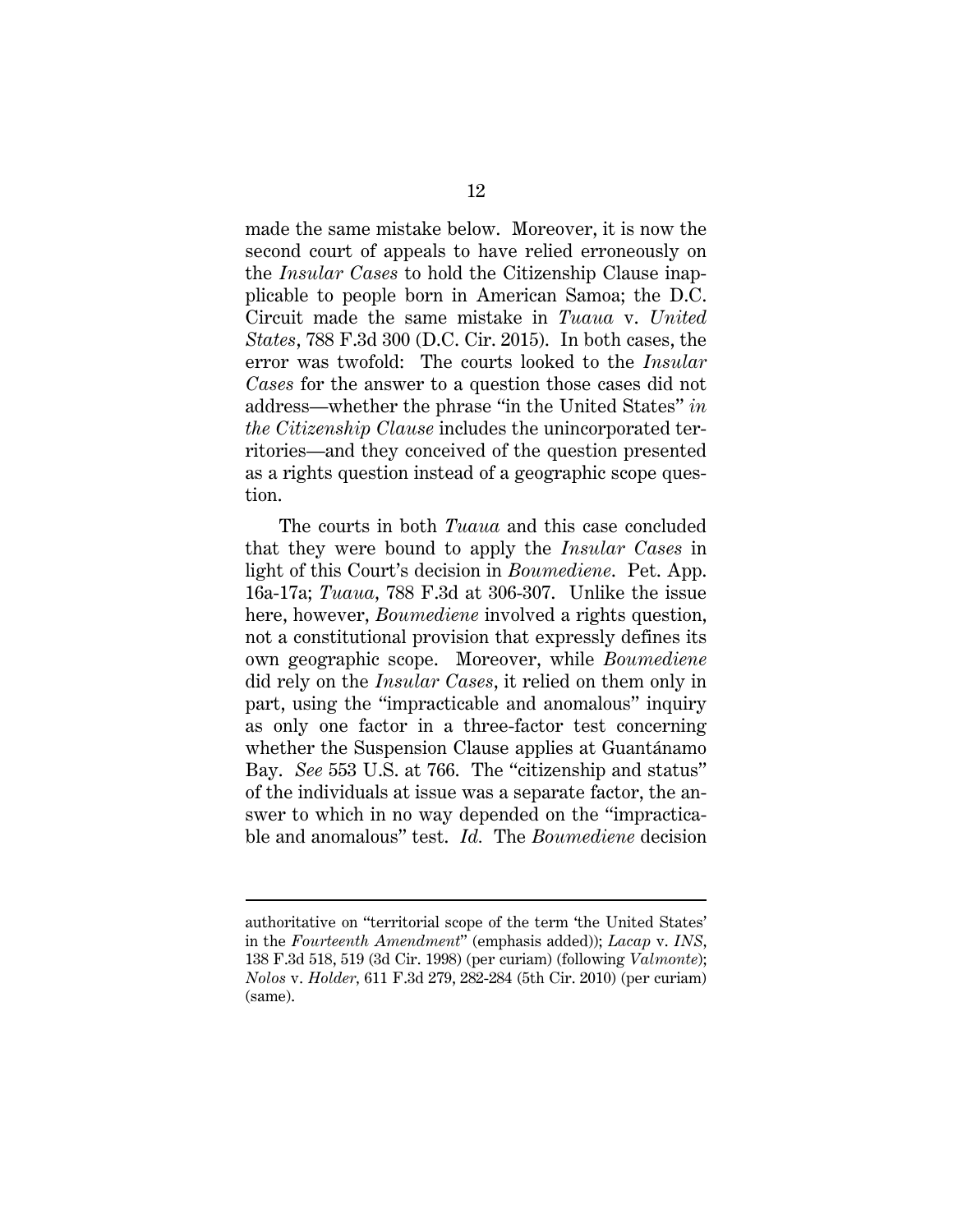accordingly does not support the court of appeals' reliance on the *Insular Cases* here.

The erroneous decisions here and in *Tuaua* implicate important questions of federal law that fundamentally affect how the Constitution applies in U.S. territories. Sup. Ct. R. 10(c). These and other lower court decisions relying on the *Insular Cases* also conflict with this Court's repeated admonitions that the "Insular *Cases* should not be further extended." *Financial Oversight & Mgmt. Bd. for P.R.* v. *Aurelius Inv., LLC,*  140 S. Ct. 1649, 1665 (2020); *Reid*, 354 U.S. at 14 (plurality opinion). This case affords the Court the opportunity to provide urgently needed guidance and to ensure that the lower courts finally heed its admonition.

### **II. THIS COURT SHOULD MAKE CLEAR THAT THE <sup>I</sup>NSULAR CASES DO NOT GOVERN THE GEOGRAPHIC SCOPE OF THE CITIZENSHIP CLAUSE**

Like this case—but unlike *Boumediene* and all of the *Insular Cases* concerning the applicability of rights provisions—*Downes* did involve a geographic scope question, namely the meaning of the phrase "the United States" as used in the Uniformity Clause of Article I, Section 8. But for several reasons, *Downes* is of limited relevance to this case.

First, the five justices in the *Downes* majority expressly limited their holding to the facts at issue, and reached that result by following different paths. *See*  182 U.S. at 244 n.1. Even if the opinions constituting the majority—which differed and indeed conflicted with each other on their rationale—could be pieced together to form a precedent, that precedent would govern only the Uniformity Clause. *Arizona* v. *Inter Tribal Council of Ariz., Inc.*, 570 U.S. 1, 16 n.8 (2013); *see also Ramos* v. *Louisiana*, 140 S. Ct. 1390, 1402 (2020)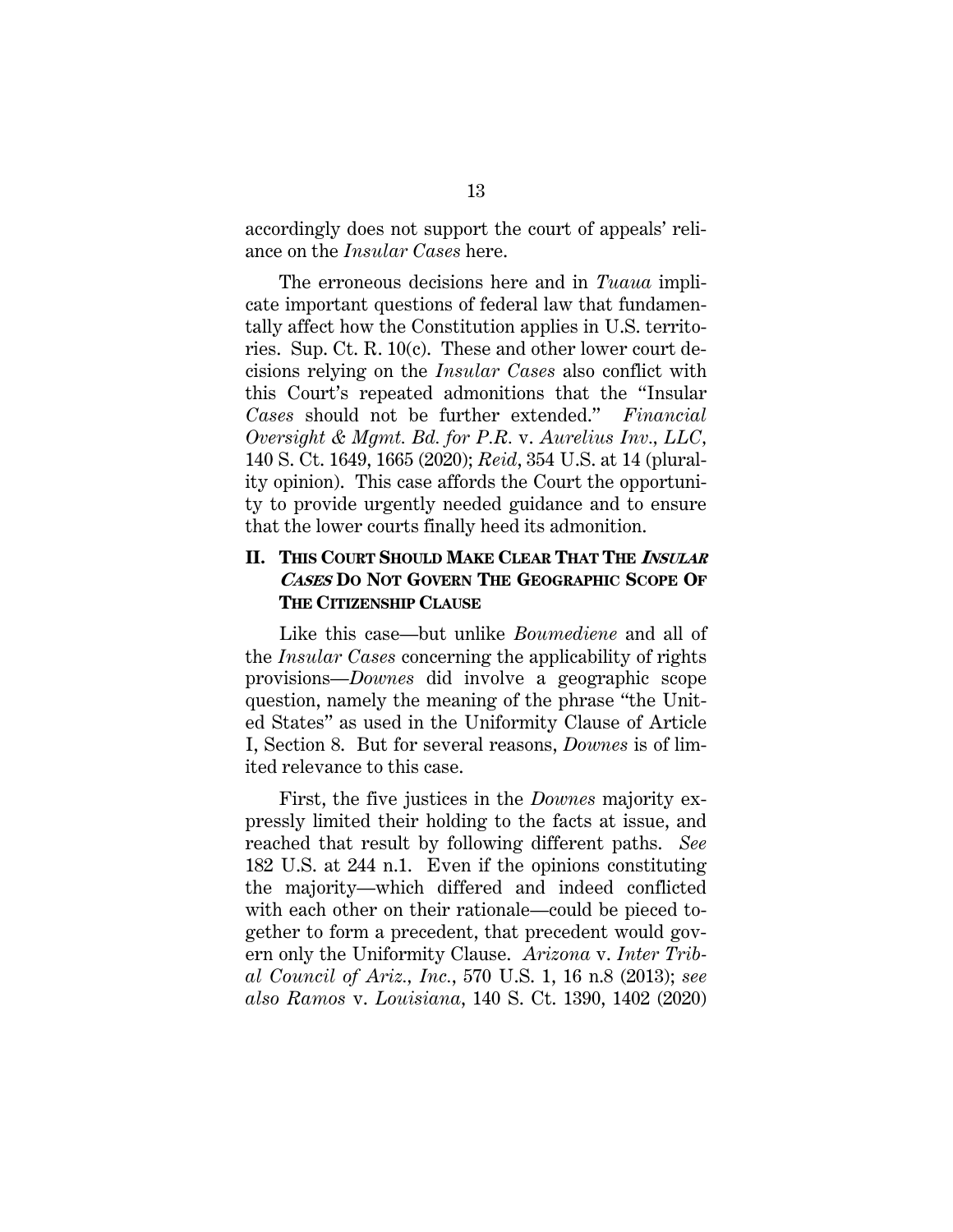(opinion of Gorsuch, J., joined by Ginsburg & Breyer, JJ.) (similarly fractured decision did not "suppl[y] a governing precedent").

Second, there are important differences between the Uniformity Clause and the Citizenship Clause. The clauses were enacted almost a century apart, they reflected different historical understandings, and they emerged in dramatically different legal contexts. The fundamental purpose of the Citizenship Clause was to repudiate the infamous decision in *Dred Scott* v. *Sandford*, which held that Black people could not become citizens because they were "a subordinate and inferior class of beings," 60 U.S. (19 How.) 393, 404-405 (1857). *See The Slaughter-House Cases*, 83 U.S. (16 Wall.) 36, 73 (1872) (noting that the Citizenship Clause "overturns the Dred Scott decision"). The context in which the Citizenship Clause was enacted thus points decidedly against a rule that allows Congress to make distinctions among Americans for purposes of who is a citizen.

The Uniformity Clause, by contrast, reflects no such concerns. The Founders adopted the Uniformity Clause to ensure that Congress could not "'use its power over commerce to the disadvantage of particular States.'" *Banner* v. *United States*, 428 F.3d 303, 310 (D.C. Cir. 2005) (per curiam). Along with other constitutional provisions, *see, e.g.*, U.S. Const. art. I, §§ 9, 10, the Uniformity Clause protects *states* from export taxes and duties laid by the federal government or other states. By contrast, the Citizenship Clause guarantees birthright citizenship to *individuals*. *See* Amar, *America's Constitution: A Biography* 381 (2005) ("The [Citizenship Clause] ma[de] clear that *everyone born under the American flag …* was a free and equal citizen." (emphasis added)). The Citizenship Clause's reference to "States" only clarifies that U.S. citizenship exists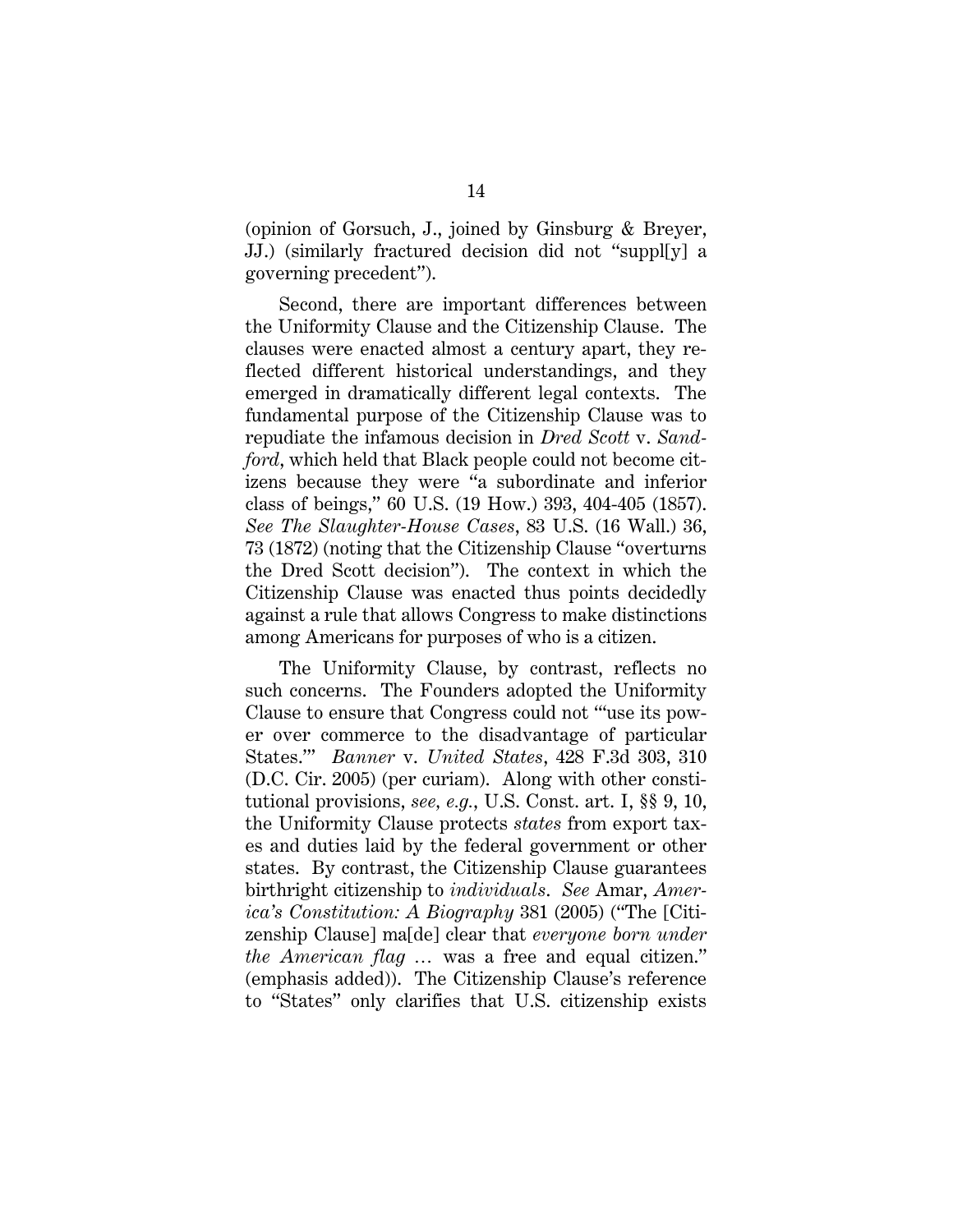"without regard to … citizenship of a particular State." *Slaughter-House Cases*, 83 U.S. (16 Wall.) at 73. Distinguishing between states and territories, or incorporated territories and unincorporated territories, therefore makes less sense in the context of the Citizenship Clause than it does in the context of the Uniformity Clause. For these reasons, the question whether the phrase "in the United States" in the Citizenship Clause includes U.S. territories *cannot* be answered by a case concerning the Uniformity Clause.

To be sure, as noted above, it is because of *Downes* that the question whether the Citizenship Clause applies in an unincorporated territory is even a question. But the *Insular Cases* provide no guidance whatsoever on how to answer it.

### **III. THE TERRITORIAL INCORPORATION DOCTRINE IS UNPERSUASIVE AS A MATTER OF CONSTITUTIONAL ANALYSIS AND SHOULD BE CABINED OR OVERRULED**

If the above considerations were not enough to show why the *Insular Cases* do not control here, there are two additional reasons why the court of appeals was wrong to rely on them. First, "[n]othing in the Constitution speaks of 'incorporated' and 'unincorporated' territories," and certainly "[n]othing in it extends to the latter only certain supposedly 'fundamental' constitutional guarantees." *Vaello Madero*, slip op. 5 (Gorsuch, J., concurring). Second, the *Insular Cases* are grounded in "ugly racial stereotypes" that "have no home in our Constitution." *Id.*; *see also id.* at 6 n.4 (Sotomayor, J., dissenting) (*Insular Cases* "premised on beliefs both odious and wrong"). For these reasons, this Court should either clarify that the incorporation doctrine is limited to the cases where it was previously applied, or even better, overrule the doctrine entirely.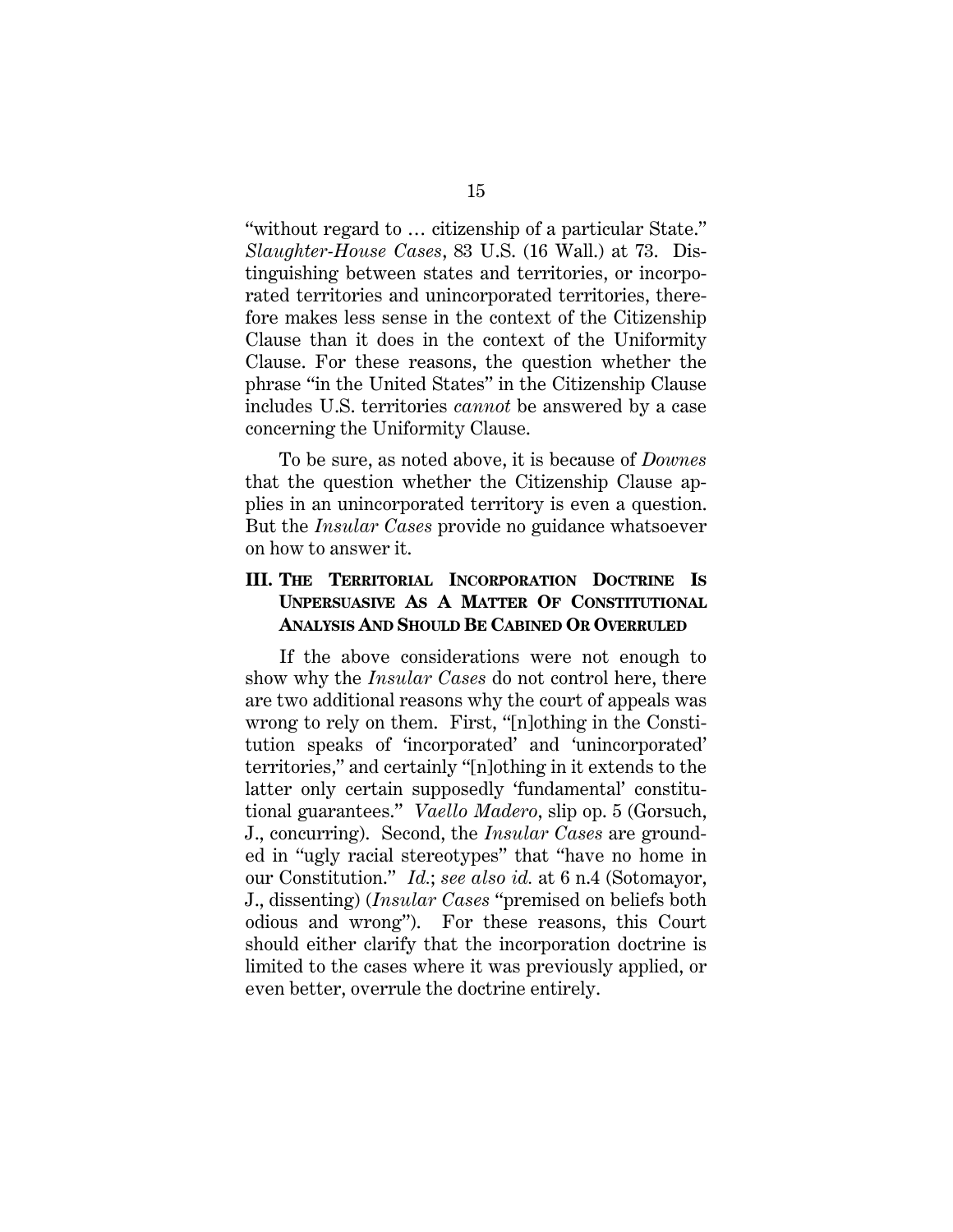### **A. The Insular Cases And The Territorial Incorporation Doctrine Are Constitutionally Infirm**

The notion that some territories are "incorporated" while others are not has no basis in the Constitution's text, structure, or history. Until the *Insular Cases*, neither this Court nor any other branch of government even hinted at such a distinction. *See* Burnett, Untied *States*: *American Expansion and Territorial Deannexation*, 72 U. Chi. L. Rev. 797, 817-834 (2005) (discussing Congress's plenary power to govern U.S. territories in the nineteenth century and this Court's "expansive" conception of the scope of this constitutional discretion even before the *Insular Cases*). And as this Court has explained, the doctrine's paramount constitutional vice is that it is readily misconstrued as a broad and generic license to the political branches "to switch the Constitution on or off at will," *Boumediene*, 553 U.S. at 765—a proposition this Court has rejected. *Id.*  at 757-758; *see also Vaello Madero*, slip op. 6 (Gorsuch, J., concurring) ("[O]ur Nation's government 'has no existence except by virtue of the Constitution,' and it may not ignore that charter in the Territories any more than it may in the States.").

Concern over the potential misuse inherent in this vague and unprecedented doctrinal innovation was evident from the beginning. It carries throughout the fractured opinions in *Downes*. The dissenters in *Downes* rejected the idea of territorial "incorporation" as unprecedented and illogical. 182 U.S. at 373 (Fuller, C.J., dissenting). "Great stress is thrown upon the word 'incorporation,'" wrote Chief Justice Fuller, "as if possessed of some occult meaning, but I take it that the act under consideration made P[ue]rto Rico, whatever its situation before, an organized territory of the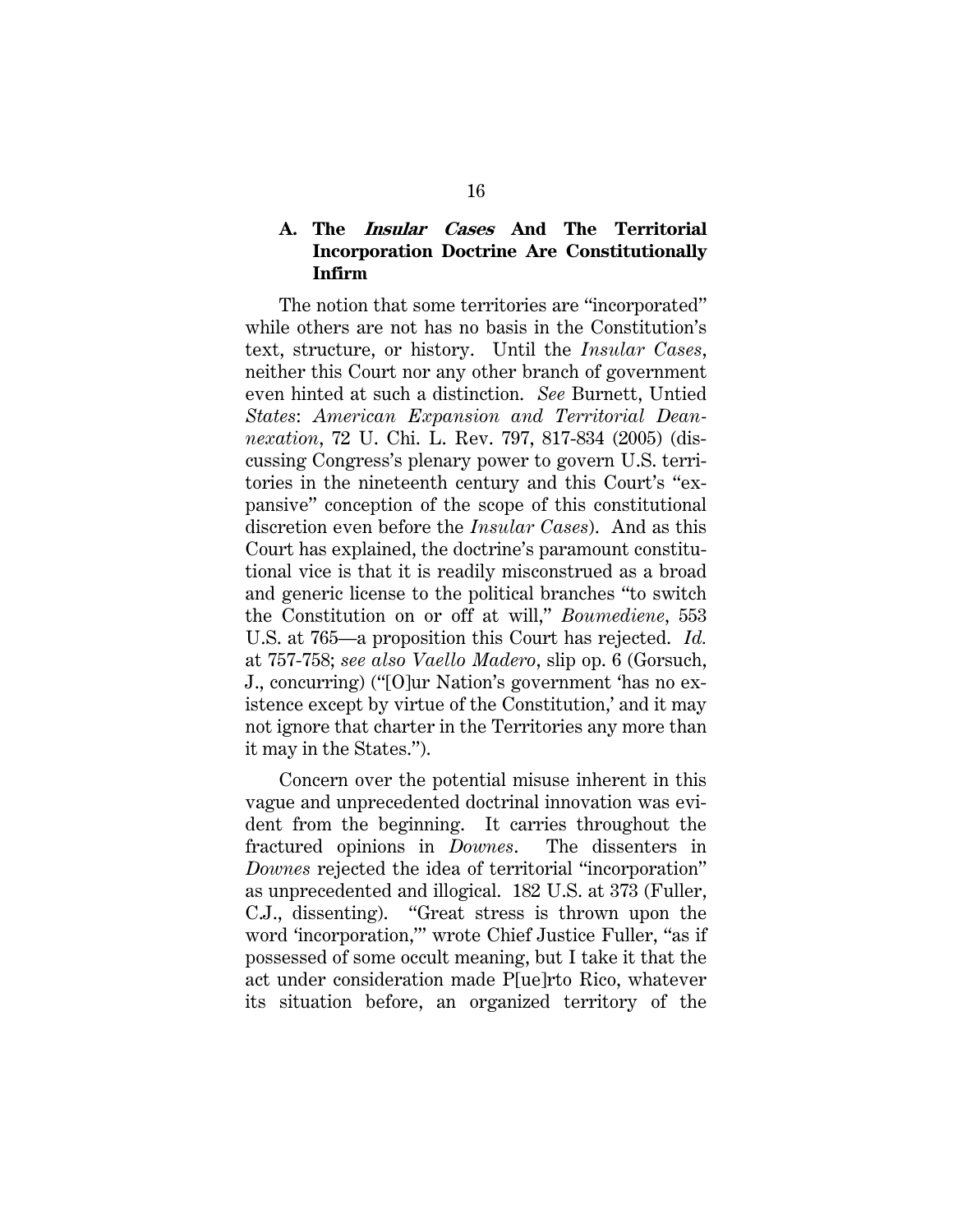United States." *Id*. Justice Harlan was even more mystified: "I am constrained to say that this idea of 'incorporation' has some occult meaning which my mind does not apprehend. It is enveloped in some mystery which I am unable to unravel." *Id*. at 391 (Harlan, J., dissenting).

Even though the newly minted distinction between "incorporated" and "unincorporated" territories eventually attracted a majority of the Court's votes in later cases, the distinction was not only "unprecedented," Burnett, 109 Colum. L. Rev. at 982, but a significant departure from the Court's prior conception of the Constitution's application to the territories.<sup>6</sup> Indeed, "there is nothing in the Constitution that even intimates that express constitutional limitations on national power apply differently to different territories once that territory is properly acquired." Lawson & Seidman, *The Constitution of Empire: Territorial Expansion & American Legal History* 196-197 (2004). In part for that reason, the *Insular Cases* have been the subject of widespread condemnation. *See, e.g.*, Ramsey, *The Supreme Court,* FOMB *v.* Aurelius Investment*, and the* Insular Cases, Originalism Blog (June 4, 2020), https://tinyurl.com/2p92ma26 ("The *Insular Cases* are an abomination."); Torruella, *Ruling America's Colonies: The* Insular Cases, 32 Yale L. & Pol'y Rev. 57, 71- 72 (2013) (describing Justice White's reasoning in *Downes* as "indecipherable"). The supposed constitutional justifications for the *Insular Cases*' unequal

<sup>6</sup> *See Downes*, 182 U.S. at 359-369 (Fuller, C.J., dissenting) (citing numerous decisions "[f]rom *Marbury* v*. Madison* to the present day" establishing that constitutional limits apply with respect to the territories); *Loughborough* v. *Blake*, 18 U.S. (5 Wheat.) 317, 319 (1820) ("[The United States] is the name given to our great republic, which is composed of States and territories.").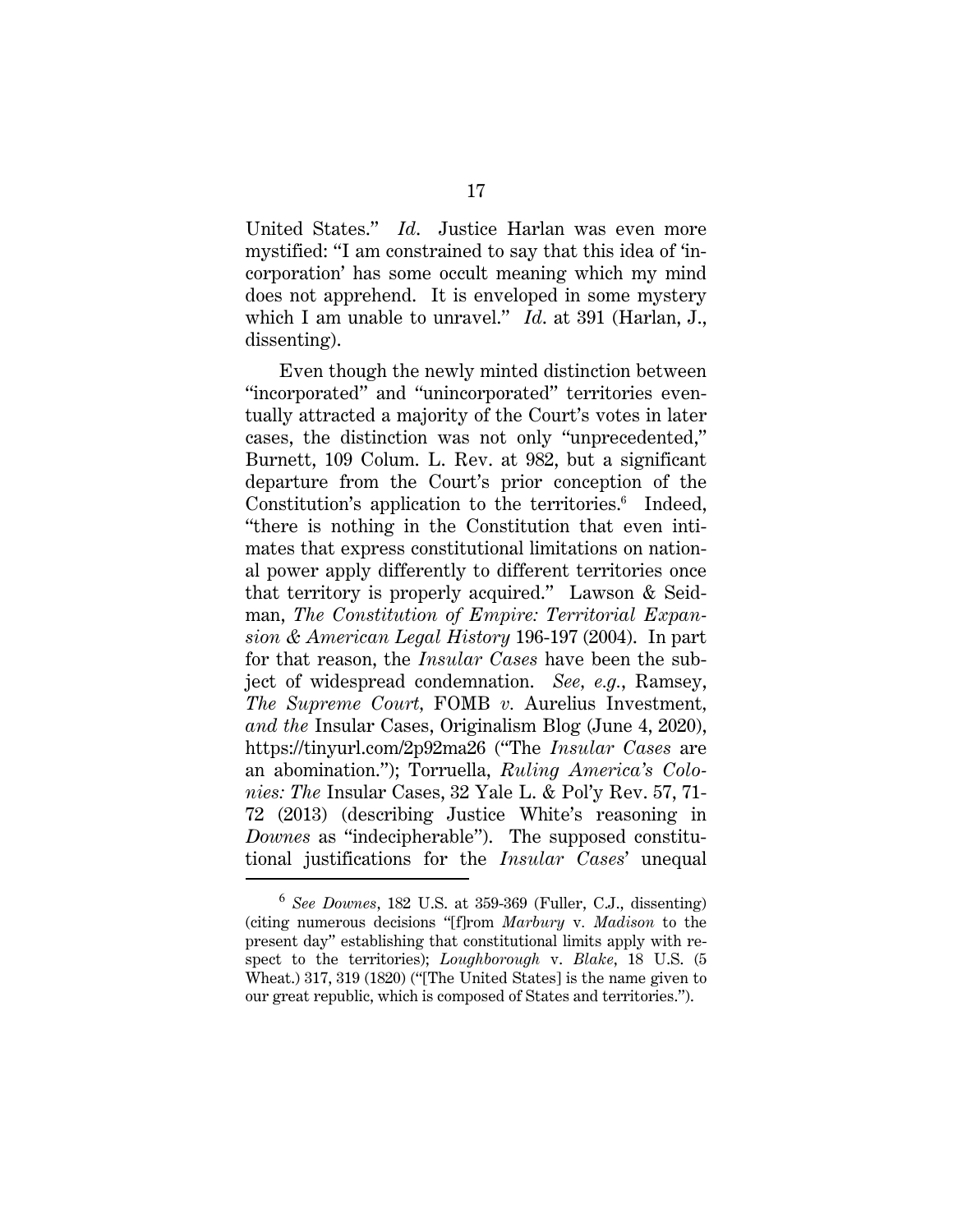treatment of residents of unincorporated territories "are certainly not convincing today, if they ever were." Kent, *Citizenship and Protection*, 82 Fordham L. Rev. 2115, 2128 (2014).

In addition to lacking anchor in constitutional text or history, the territorial incorporation doctrine is in serious tension with the foundational constitutional principle that "the [n]ational [g]overnment is one of enumerated powers, to be exerted only for the limited objects defined in the Constitution," as the dissenting Justices in *Downes* explained. *Downes*, 182 U.S. at 389 (Harlan, J., dissenting); *see also id.* at 364 (Fuller, C.J., dissenting) (whatever the bounds of Congress's authority over the territories, "it did not … follow that [they] were not parts of the United States, and that the power of Congress in general over them was unlimited"). As this Court emphasized, the "Constitution grants Congress and the President the power to acquire, dispose of, and govern territory, *not the power to decide when and where its terms apply*." *Boumediene*, 553 U.S. at 765 (emphasis added).

### **B. The Insular Cases Rest On Offensive Notions Of Racial Inferiority**

The *Insular Cases* and the territorial incorporation doctrine cannot be understood without a frank recognition that they rest in important part on discredited notions of racial inferiority and imperial governance. *See Vaello Madero*, slip op. 4-7 (Gorsuch, J., concurring); *Igartúa de la Rosa* v. *United States*, 417 F.3d 145, 163 (1st Cir. 2005) (Torruella, J., dissenting) (the *Insular Cases* "are anchored on theories of dubious legal or historical validity, contrived by academics interested in promoting an expansionist agenda"). That is another reason this Court should repudiate them.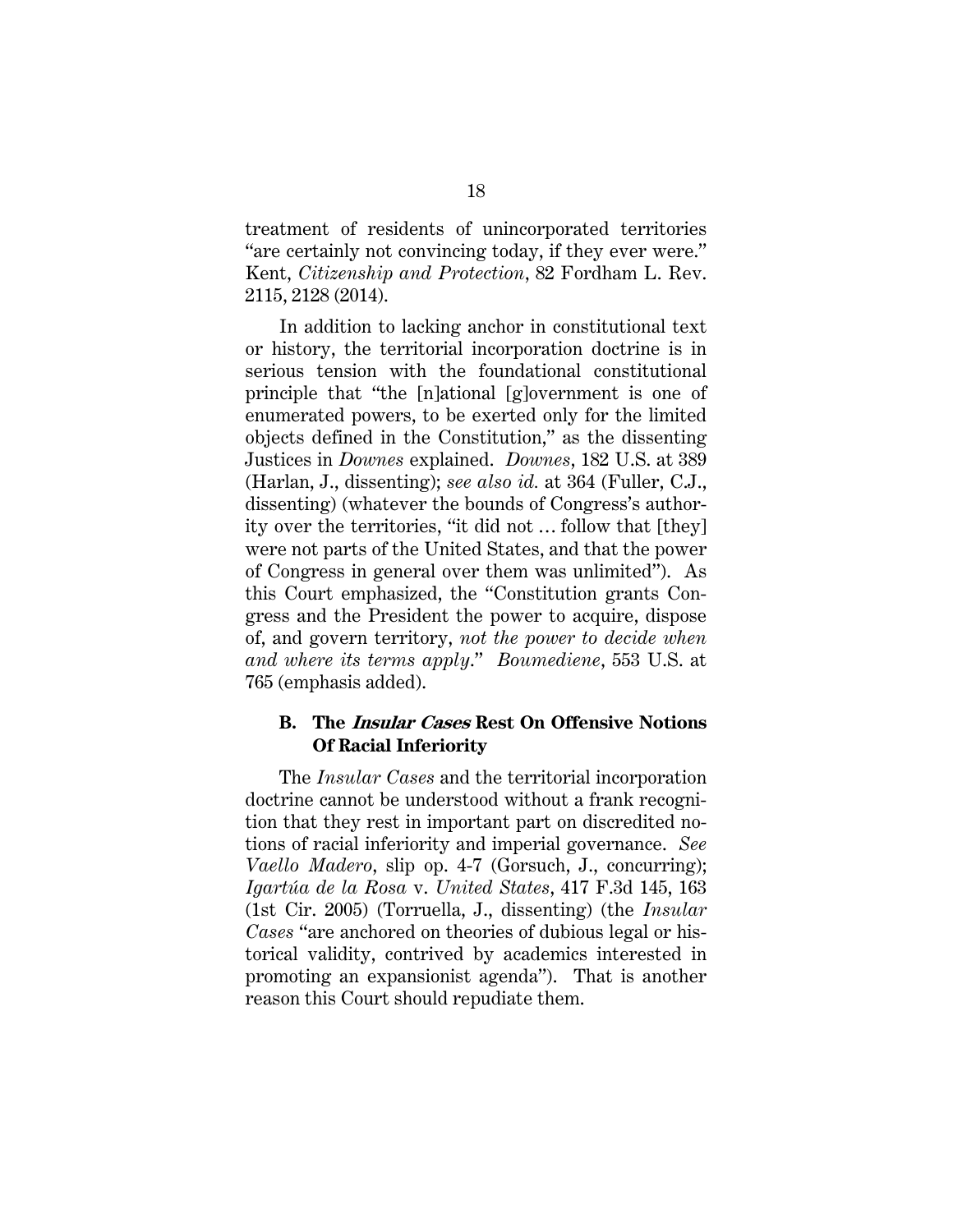The *Insular Cases*—and in particular, the reasoning that gave rise to the territorial incorporation doctrine—reflected turn-of-the-century imperial fervor and a hesitancy to admit into the Union supposedly "uncivilized" members of "alien races" except as colonial subjects. *See Vaello Madero*, slip op. 3-4 (Gorsuch, J., concurring). Writing in *Downes*, for example, Justice Brown suggested that "differences of race" raised "grave questions" about the rights that ought to be afforded to territorial inhabitants. *See* 182 U.S. at 282, 287 (describing territorial inhabitants as "alien races, differing from us" in many ways). Similarly, Justice White's analysis was guided in part by the possibility that the United States would acquire island territories "peopled with an uncivilized race, yet rich in soil" whose inhabitants were "absolutely unfit to receive" citizenship. *Id*. at 306 (concurring opinion). Justice White quoted approvingly from treatises explaining that "if the conquered are a fierce, savage and restless people," the conqueror may "govern them with a tighter rein, so as to curb their impetuosity, and to keep them under subjection." *Id*. at 302 (internal quotation marks omitted).

These statements demonstrate that, when the Court "reached its judgments in the *Insular Cases*, prevailing governmental attitudes presumed white supremacy and approved of stigmatizing segregation." Minow, *The Enduring Burdens of the Universal and the Different in the* Insular Cases, in *Reconsidering the*  Insular Cases*: The Past and Future of the American Empire* vii, vii (Neuman & Brown-Nagin eds., 2015). As a result, the "outcome [of the *Insular Cases*] was strongly influenced by racially motivated biases and by colonial governance theories that were contrary to American territorial practice and experience."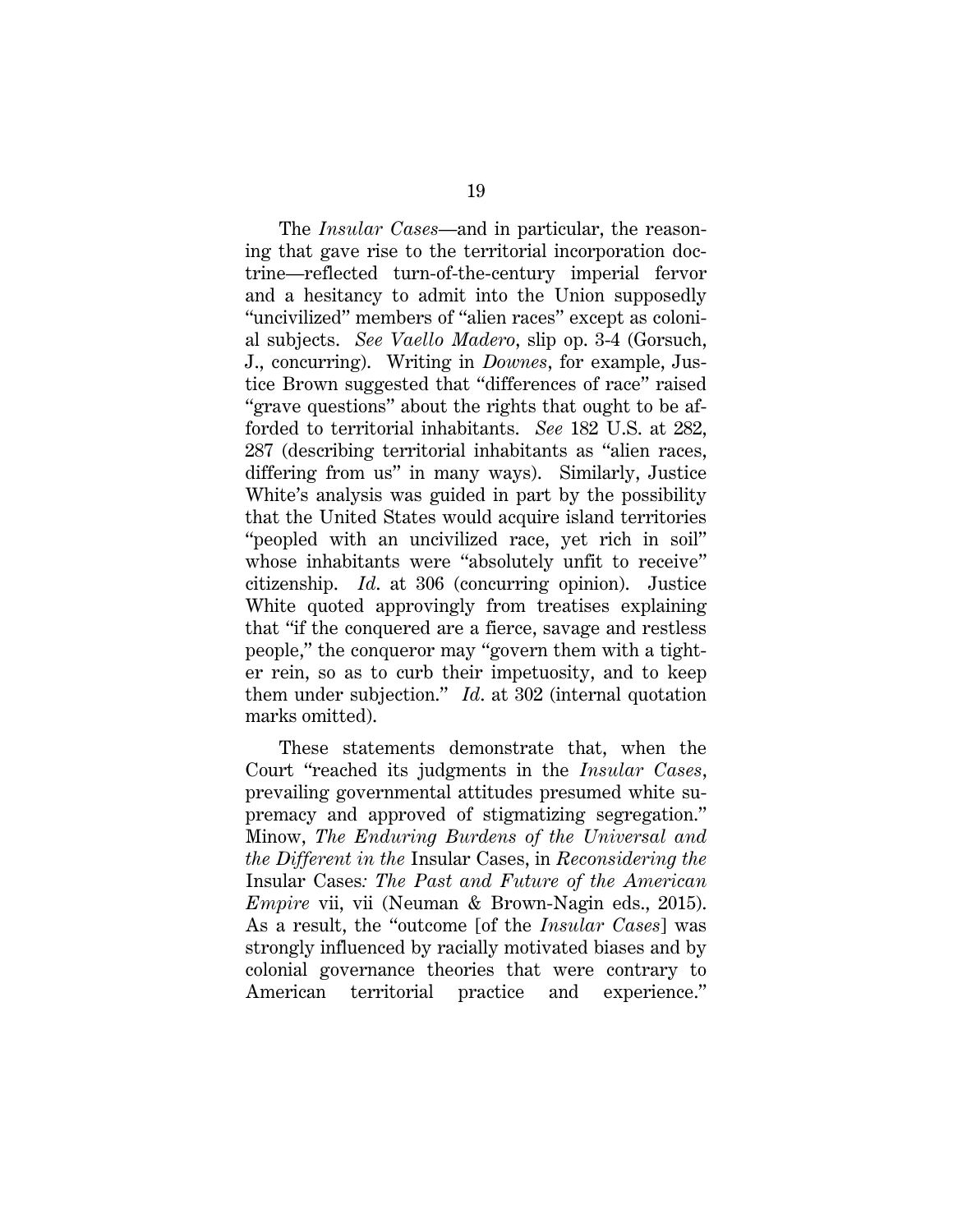Torruella, *The* Insular Cases*: The Establishment of a Regime of Political Apartheid*, 29 U. Pa. J. Int'l L. 283, 286 (2007); *see also* Gelpí & Baum, *Manifest Destiny: A Comparison of the Constitutional Status of Indian Tribes and U.S. Overseas Territories*, 63 Fed. Lawyer 38, 39-40 (Apr. 2016) (*Insular* framework is "increasingly criticized by federal courts … as founded on racial and ethnic prejudices"); Kent, 82 Fordham L. Rev. at 2128 (noting "frankly racist" rationales in key *Insular Cases*).

The decisions "reflected many of the attitudes that permeated the expansionist movement of the United States during the nineteenth century." Ramos, *Puerto Rico's Political Status: The Long-Term Effects on American Expansionist Discourse*, in *The Louisiana Purchase and American Expansion, 1803-1898*, at 163, 163 (Levinson & Sparrow eds., 2005); *see also* Sparrow, *The* Insular Cases, *supra*, at 10, 14, 57-63. That "ideological outlook" included "Manifest Destiny, Social Darwinism, the idea of the inequality of peoples, and a racially grounded theory of democracy that viewed it as a privilege of the 'Anglo-Saxon race.'" Ramos, *Puerto Rico's Political Status*, *supra*, at 167. Those concepts of "inferior[ity] … justified not treating [territorial inhabitants] as equals," and the *Insular Cases*' classification of some territories as "unincorporated … owed much to racial and ethnic factors." *Id*. at 168, 170; *see* Go, *Modes of Rule in America's Overseas Empire: The Philippines, Puerto Rico, Guam, and Samoa*, in *The Louisiana Purchase and American Expansion, 1803- 1898*, at 205, 212-213 (Levinson & Sparrow eds., 2005) (use of "racial schemes for classifying overseas colonial subjects"—from "Anglo-Saxons … at the top of the ladder, while beneath them were an array of 'lesser races' down to the darkest, and thereby the most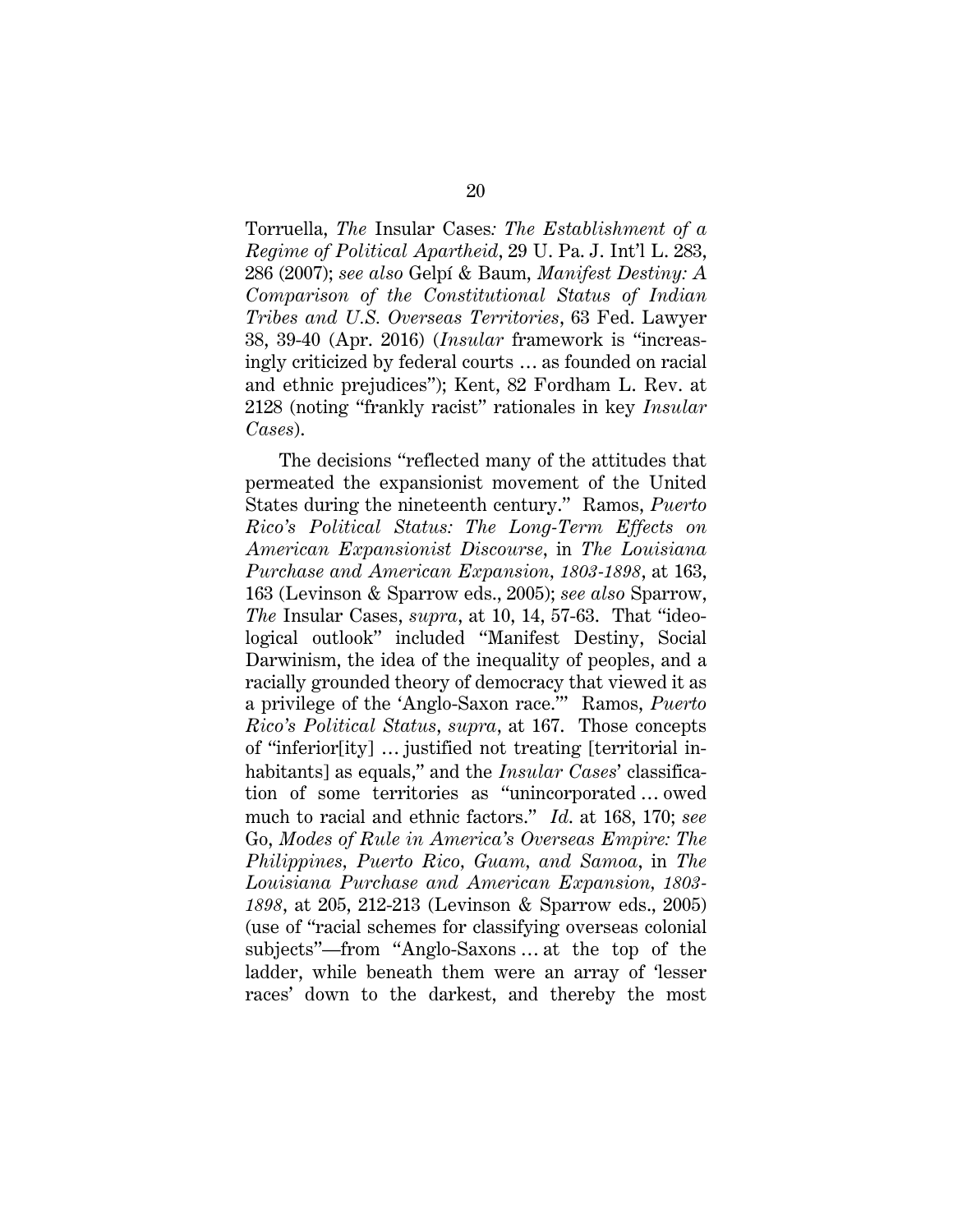savage, peoples"—"served to slide the new 'possessions' … into the category of 'unincorporated'").

To their credit, lower courts—including the court of appeals in this case—have begun to acknowledge that both the "purpose" and "reasoning" of the *Insular Cases* are "disreputable to modern eyes." Pet. App. 16a. Nonetheless, some of those courts—again including the court of appeals in this case—have reasoned that the *Insular Cases* "can be repurposed to preserve the dignity and autonomy of the peoples of America's overseas territories." Pet. App. 17a. Though well-intentioned, this attempt to "drape the worst of [the *Insular Cases*'] logic in new garb" does not solve the problem. *Vaello Madero*, slip op. 10 n.4 (Gorsuch, J., concurring). The *Insular Cases* are "unsalvageable" because their *effect*  is to "create[] permanent colonies, which could remain subject to Congress's plenary power … *forever*." Ponsa-Kraus, *The* Insular Cases *Run Amok: Against Constitutional Exceptionalism in the Territories*, 131 Yale L.J.\_\_ (forthcoming 2022) (manuscript p. 30), https://tinyurl.com/2s3pv3a3. Preserving such a regime does not safeguard territorial autonomy or cultures. To the contrary, so long as the *Insular Cases* "remain on the books, they will stand in the way of that goal." *Id.* at p. 56.

The racist and imperialist premises of the *Insular Cases* have no place in modern jurisprudence. Decisions of such "racist origin[]" are entitled to less precedential weight. *Ramos*, 140 S. Ct. at 1405. This Court should at minimum disapprove their extension in this case. Better yet, the Court should overrule the territorial incorporation doctrine altogether. Indeed, this case is a rare and ideal vehicle for taking the territorial incorporation doctrine off the books entirely. Likely due to their xenophobic roots, the government rarely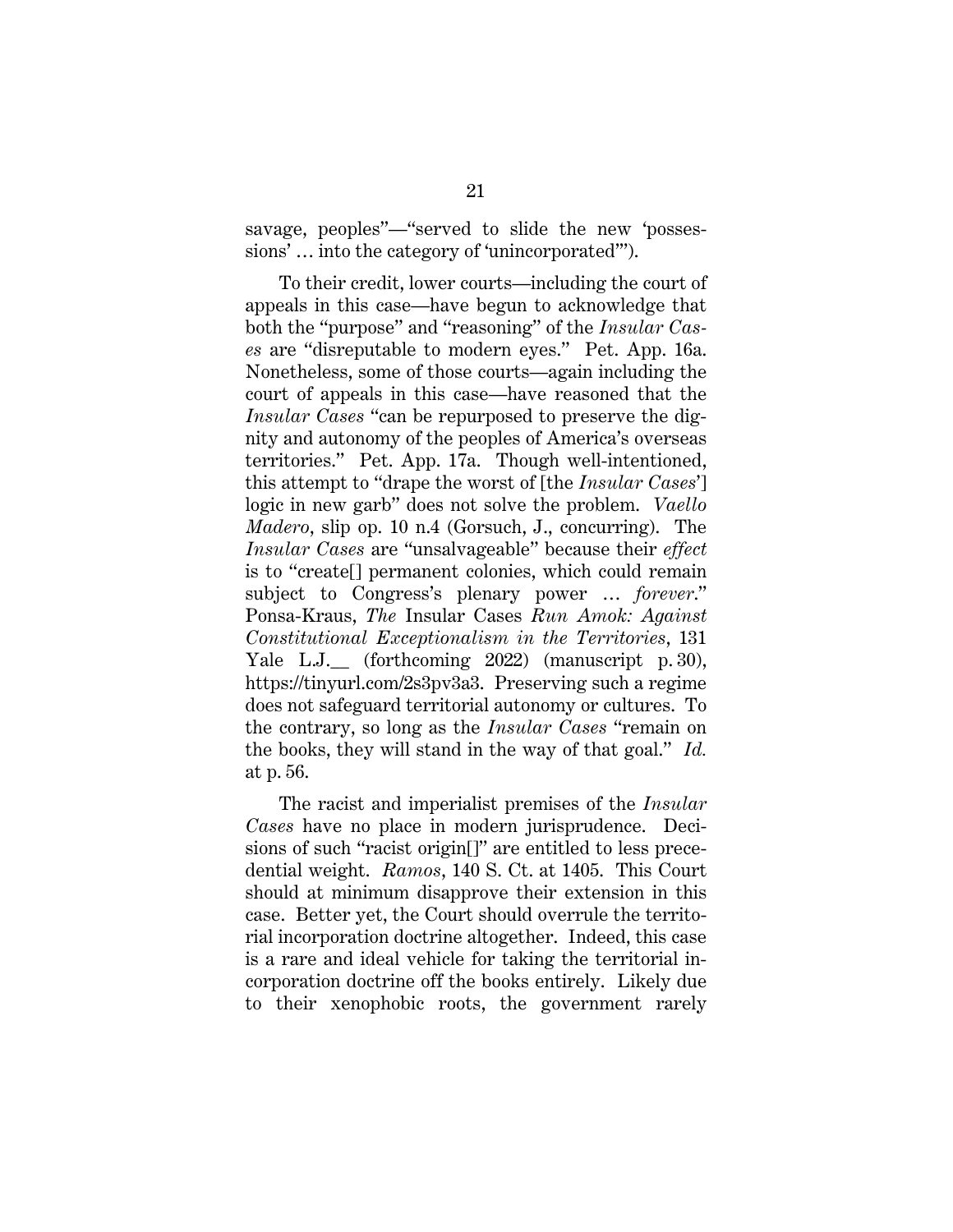invokes the *Insular Cases* before this Court as the primary justification for its action, relying instead on the considerable flexibility the Territory Clause already affords Congress. *See Vaello Madero*, slip op. 8-9 (Gorsuch, J., concurring); U.S. Br. 25-26, *Financial Oversight & Mgmt. Bd. for P.R.* v. *Aurelius Inv., LLC*, No. Nos. 18-1334, 18-1496, 18-1514 (U.S. July 25, 2019). But parties continue to invoke the *Insular Cases* in lower courts. *See, e.g.*, Opp. Mot. Dismiss 23-27, *In re Financial Oversight & Mgmt. Bd. for P.R.*, No. 3:17-bk-03283 (D.P.R. Nov. 3, 2017) (Dkt. 1622). And "[l]ower courts continue to feel constrained to apply their terms." *Vaello Madero*, slip op. 7 (Gorsuch, J., concurring).Here, confronting the *Insular Cases* is unavoidable, because American Samoa's status as an unincorporated territory was indispensable to both the government's and intervenors' positions below, as well as to the court of appeals' analysis. *See* U.S. C.A. Br. 14- 24; Intervenors' C.A. Br. 2, 15-16, 23-27, 32-37; Pet. App. 15a, 32a-40a. Accordingly, "[i]t is past time to acknowledge the gravity" of the error of the *Insular Cases*. *Vaello Madero*, slip op. 1, 8-9 (Gorsuch, J., concurring); *see also id.* at 6 n.4 (Sotomayor, J., dissenting). Yet vehicles that squarely present the doctrine of territorial incorporation are few and far between. If the Court declines to consider it in this case, it may not have another opportunity to do so for a long time.

#### **CONCLUSION**

The petition for a writ of certiorari should be granted.